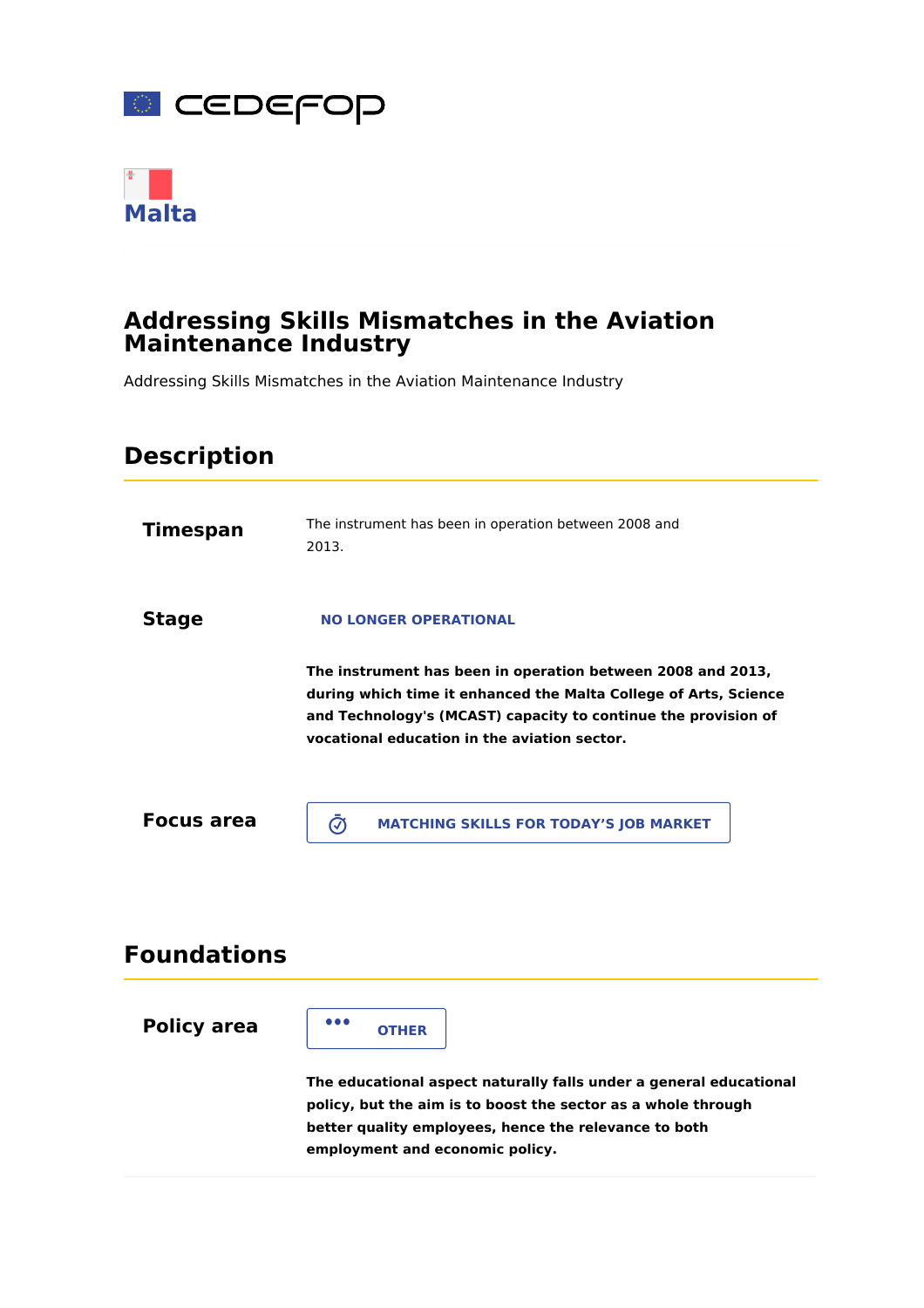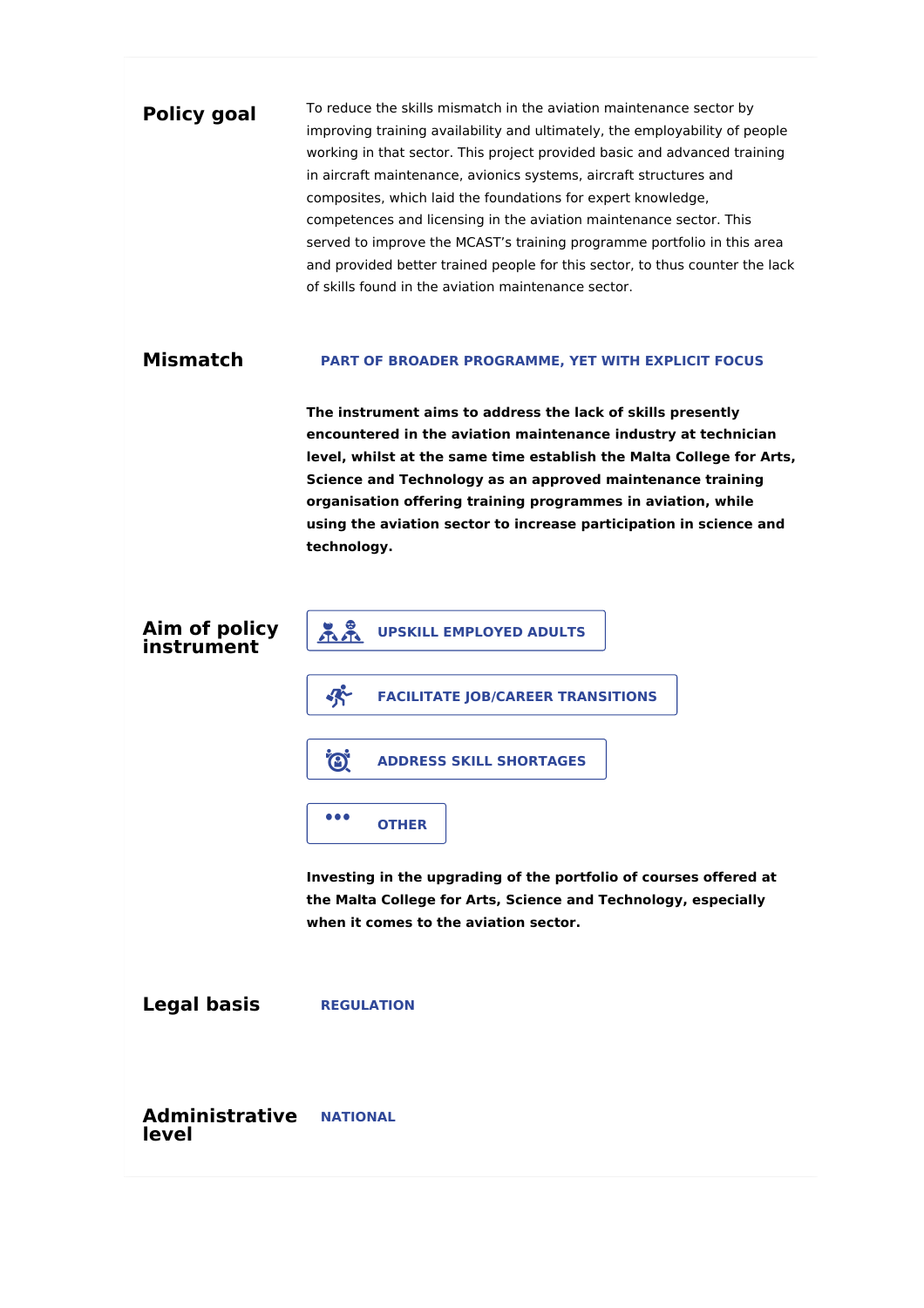| <b>Main</b><br>responsible<br>body      | The Malta College for Arts, Science and Technology (MCAST) was the<br>agency responsible for the roll-out and implementation of this instrument.                                                                                                                                                                                                                                                                                                                                                                                                                                                                                                                                |
|-----------------------------------------|---------------------------------------------------------------------------------------------------------------------------------------------------------------------------------------------------------------------------------------------------------------------------------------------------------------------------------------------------------------------------------------------------------------------------------------------------------------------------------------------------------------------------------------------------------------------------------------------------------------------------------------------------------------------------------|
| <b>Stakeholders</b>                     | <b>GOVERNMENT (CENTRAL &amp; REGIONAL)</b><br><u>प्रक्तिपा</u>                                                                                                                                                                                                                                                                                                                                                                                                                                                                                                                                                                                                                  |
|                                         | $\mathbb{R}$<br><b>TRAINING PROVIDERS (PUBLIC/PRIVATE)</b>                                                                                                                                                                                                                                                                                                                                                                                                                                                                                                                                                                                                                      |
|                                         | The Malta College for Arts, Science and Technology (MCAST)<br>together with the students of the courses were the beneficiaries<br>of this European Social Fund programme, while MCAST was also<br>the implementing body of this instrument. It provided the<br>necessary capacity for the instrument to be implemented, such as<br>teaching staff.                                                                                                                                                                                                                                                                                                                              |
| <b>Funding</b>                          | A total of €2,100,432 from the European Social Fund (ESF) has been<br>committed to help implement this policy instrument.                                                                                                                                                                                                                                                                                                                                                                                                                                                                                                                                                       |
| <b>Intended</b><br><b>beneficiaries</b> | 1) People employed in the Aviation Maintenance industry can access<br>better training opportunities and improve their skills.<br>2) The Malta College for Arts, Science and Technology (MCAST) will<br>improve its capacity and quality of courses being thought when it comes to<br>the aviation sector. 3) MCAST Staff will improve their academic<br>proficiency.<br>4) Students finishing compulsory education are able to continue their<br>studies and later work in the aviation maintenance industry under this<br>instrument. 5) Adults outside the formal education system are able to tap<br>into the aviation sector with new learned skills under this instrument. |
| <b>Processes</b>                        |                                                                                                                                                                                                                                                                                                                                                                                                                                                                                                                                                                                                                                                                                 |

| Use of labour<br>market<br>intelligence | X<br><b>INFORM THE DESIGN OF NATIONAL QUALIFICATION</b><br><b>FRAMEWORKS (NOFS)</b> |  |
|-----------------------------------------|-------------------------------------------------------------------------------------|--|
|                                         | <b>DESIGN STANDARDS AND ACCREDITATION</b>                                           |  |
|                                         | <b>INFORM CAREER-MAKING DECISIONS OF STUDENTS</b>                                   |  |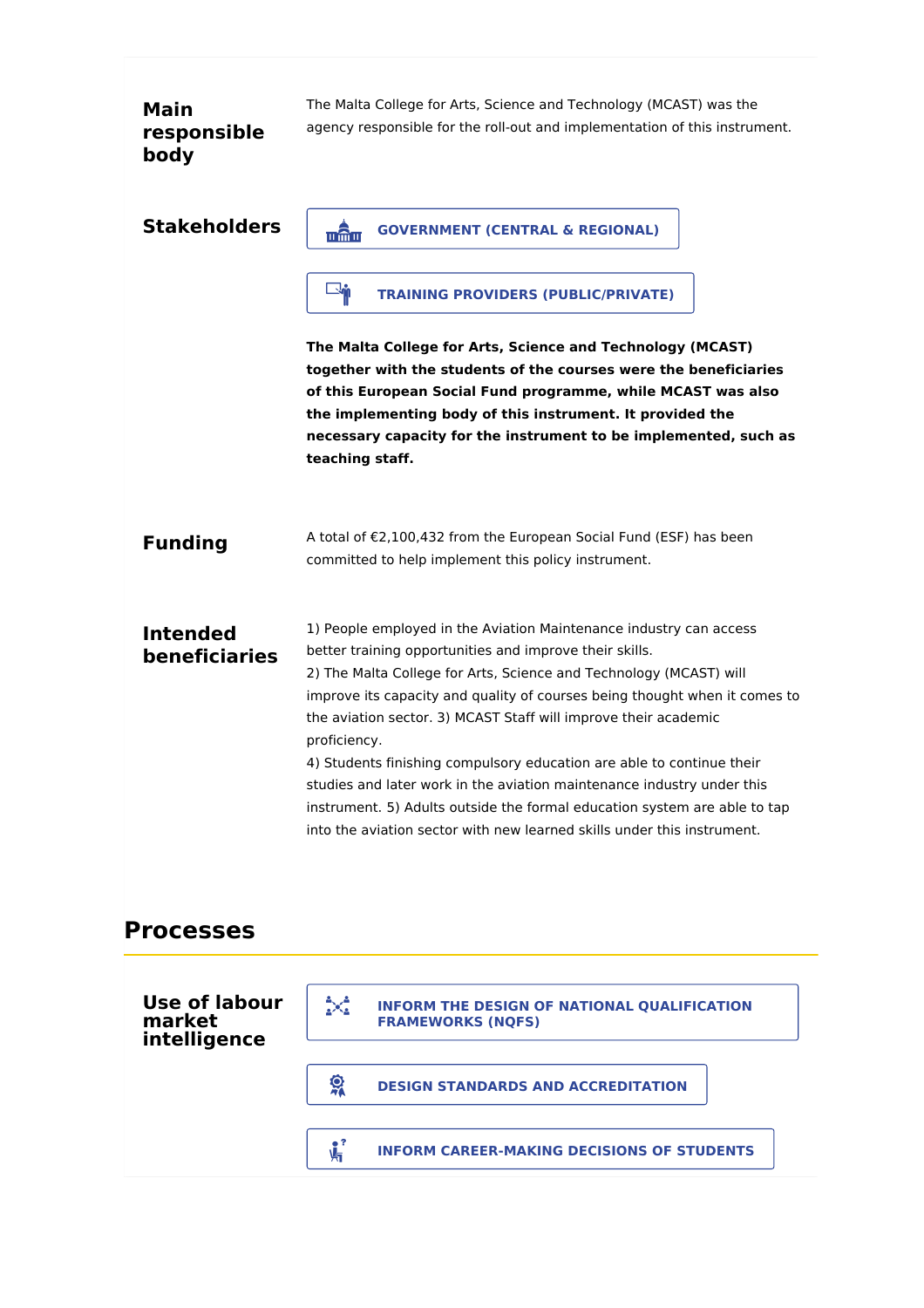|                                | People applying to be trained under this instrument where<br>divided into three separate groups; Category A Training, Category<br>B1 Training and Category B2 Training. What separates the three<br>groups is the experience and skills of their members. This was<br>done in order to build different courses depending on this<br>experience, so as to avoid repetition and waste of time for the<br>applicants themselves. However, all of these groups and their<br>members reached a common standard in aviation maintenance. |
|--------------------------------|------------------------------------------------------------------------------------------------------------------------------------------------------------------------------------------------------------------------------------------------------------------------------------------------------------------------------------------------------------------------------------------------------------------------------------------------------------------------------------------------------------------------------------|
| <b>Financial</b><br>schemes    | No financial schemes or incentives are used within this initiative. However,<br>students that have finished compulsory schooling and started attending<br>the Malta College for Arts, Science and Technology under this scheme,<br>received the monthly stipend given by the Government to students<br>attending higher education.                                                                                                                                                                                                 |
| <b>Frequency of</b><br>updates | The content used in this policy instrument was not frequently updated,<br>however the separate groups of students, as well as the teaching staff<br>itself, received different training, upon which the Institute responsible for<br>aviation at MCAST, based its curriculum, which therefore changed<br>according to the needs shown during these courses.                                                                                                                                                                        |
| <b>Development</b>             | The approach taken by MCAST in implementing the instrument was not<br>adjusted during the term of the programme.                                                                                                                                                                                                                                                                                                                                                                                                                   |
| <b>Barriers</b>                | No serious challenges presented themselves during the implementation of<br>this instrument.                                                                                                                                                                                                                                                                                                                                                                                                                                        |
|                                | Success factors <sup>MCAST's close contact with the aviation industry and the setting up of the</sup><br>Aviation Maintenance Training Centre, helped to increase the success rate<br>of the policy instrument.                                                                                                                                                                                                                                                                                                                    |
| <b>Monitoring</b>              | The greatest indicator of success for this instrument were the number of<br>students that graduated from the programme every year. Another<br>indicator that proved how successful this programme was, is the 47%<br>increase on the number of workers capable in working in the aviation<br>maintenance industry in Malta, after completion of the instrument.                                                                                                                                                                    |
| <b>Innovativeness</b>          | <b>NOT INNOVATIVE</b>                                                                                                                                                                                                                                                                                                                                                                                                                                                                                                              |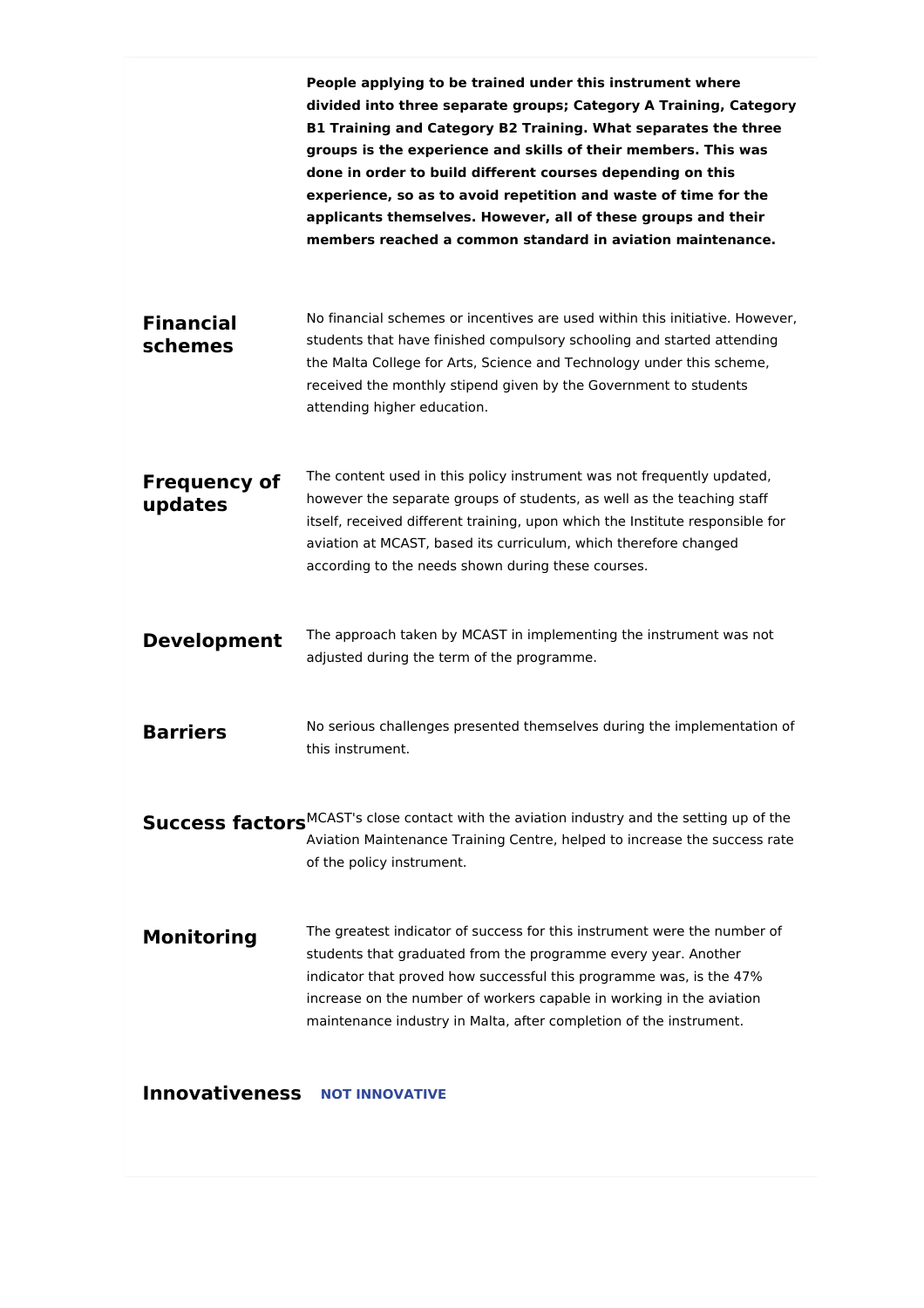## **Sustainability**

### **Evidence of effectiveness**

The policy instrument helped 208 people to graduate with aviation maintenance skills, which was a 47% increase from the people that were already working in the sector. 75% of these graduates managed to find a job in the aviation sector within 6 months of the completion of the course. The increase in the number of specialised personnel in the aviation maintenance sector, as well as the added educational capacity that MCAST has received, has led to a greater presence of companies working in the aviation sector in Malta. The increasing number of companies working in the aviation sector that have located their base in Malta might not have been the direct intention of this instrument, however it has proven successful in this regard as well.

### **Engagement of** The Ministry for Education and Employment and the Malta College for Arts, **stakeholders** Science and Technology were in constant engagement throughout the planning and implementation of this instrument. Both stakeholders relied on this instrument in order to build the vocational capacity of MCAST, when it comes to the aviation maintenance industry.

#### **Transferability NOT EASILY TRANSFERABLE**

**The successful implementation of this instrument in Malta was aided by the ever-growing aviation industry in the country, which is always looking for more employees with high vocational educational standards. EU Member States and other countries that do not have an strong aviation industry might be presented with certain barriers when it comes to implementing such an instrument.**

**Sustainability** The instrument lasted 5 years between 2008 and 2013 with the help of the European Social Fund (ESF). Due to the successful implementation of this instrument, MCAST and its Aviation Maintenance Training Centre are able to continue training people to address the skills mismatching in the aviation sector.

## **BUILD UP Skills Malta**

BUILD UP Skills Malta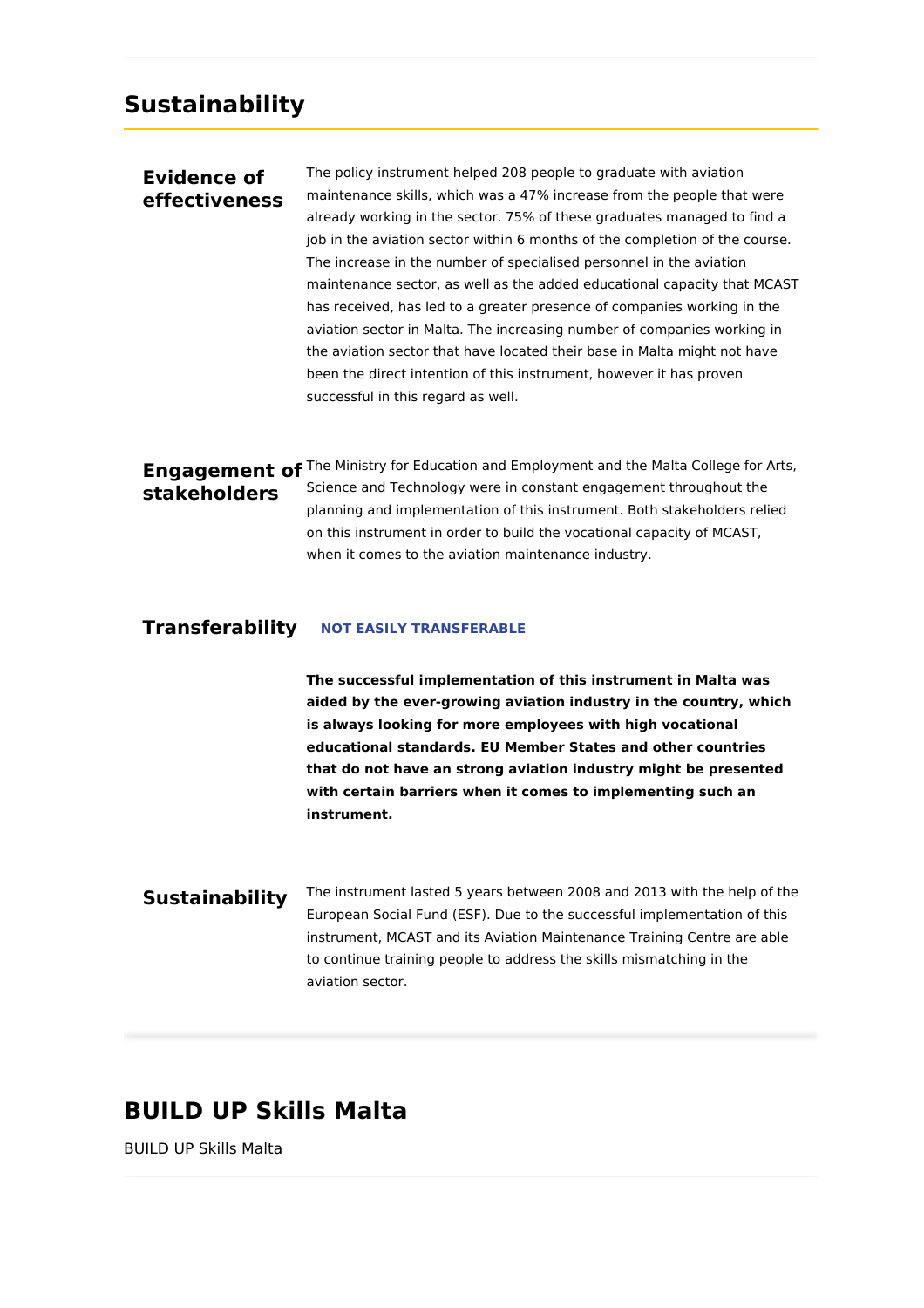# **Description**

| <b>Timespan</b>    | The instrument was in operation from mid-2012 to<br>2013.                                                                                                                                                                                                                                                                                                                                                                                        |
|--------------------|--------------------------------------------------------------------------------------------------------------------------------------------------------------------------------------------------------------------------------------------------------------------------------------------------------------------------------------------------------------------------------------------------------------------------------------------------|
| <b>Stage</b>       | <b>NO LONGER OPERATIONAL</b>                                                                                                                                                                                                                                                                                                                                                                                                                     |
|                    | The instrument is no longer operational, as the intended aim of<br>building up skills in the construction industry was reached.                                                                                                                                                                                                                                                                                                                  |
| <b>Focus area</b>  | $\bar{\bm{\odot}}$<br><b>MATCHING SKILLS FOR TODAY'S JOB MARKET</b>                                                                                                                                                                                                                                                                                                                                                                              |
| <b>Foundations</b> |                                                                                                                                                                                                                                                                                                                                                                                                                                                  |
| <b>Policy area</b> | $\lambda$<br><b>INITIAL VOCATIONAL EDUCATION AND TRAINING</b><br>Build Up Skills Malta mainly aimed to address the skills shortage<br>in the construction industry by developing a national qualification<br>platform that will mostly benefit young graduates.                                                                                                                                                                                  |
| <b>Policy goal</b> | The project aimed to address challenges in reaching the 2020 energy<br>policy targets through the development of a roadmap to upgrade relevant<br>skills for the building industry in Malta. The implementation of the Build Up<br>Skills Malta project has helped to identify the national status quo when it<br>comes to the construction industry, in order to upgrade the training and<br>certification of the workforce in the same sector. |
| <b>Mismatch</b>    | PART OF BROADER PROGRAMME, YET WITH EXPLICIT FOCUS<br>Build Up Skills Malta was focused on embedding training on                                                                                                                                                                                                                                                                                                                                 |
|                    | intelligent energy solutions for buildings in the mainstream<br>curricula, while at the same time provided skills practice of<br>building professionals.                                                                                                                                                                                                                                                                                         |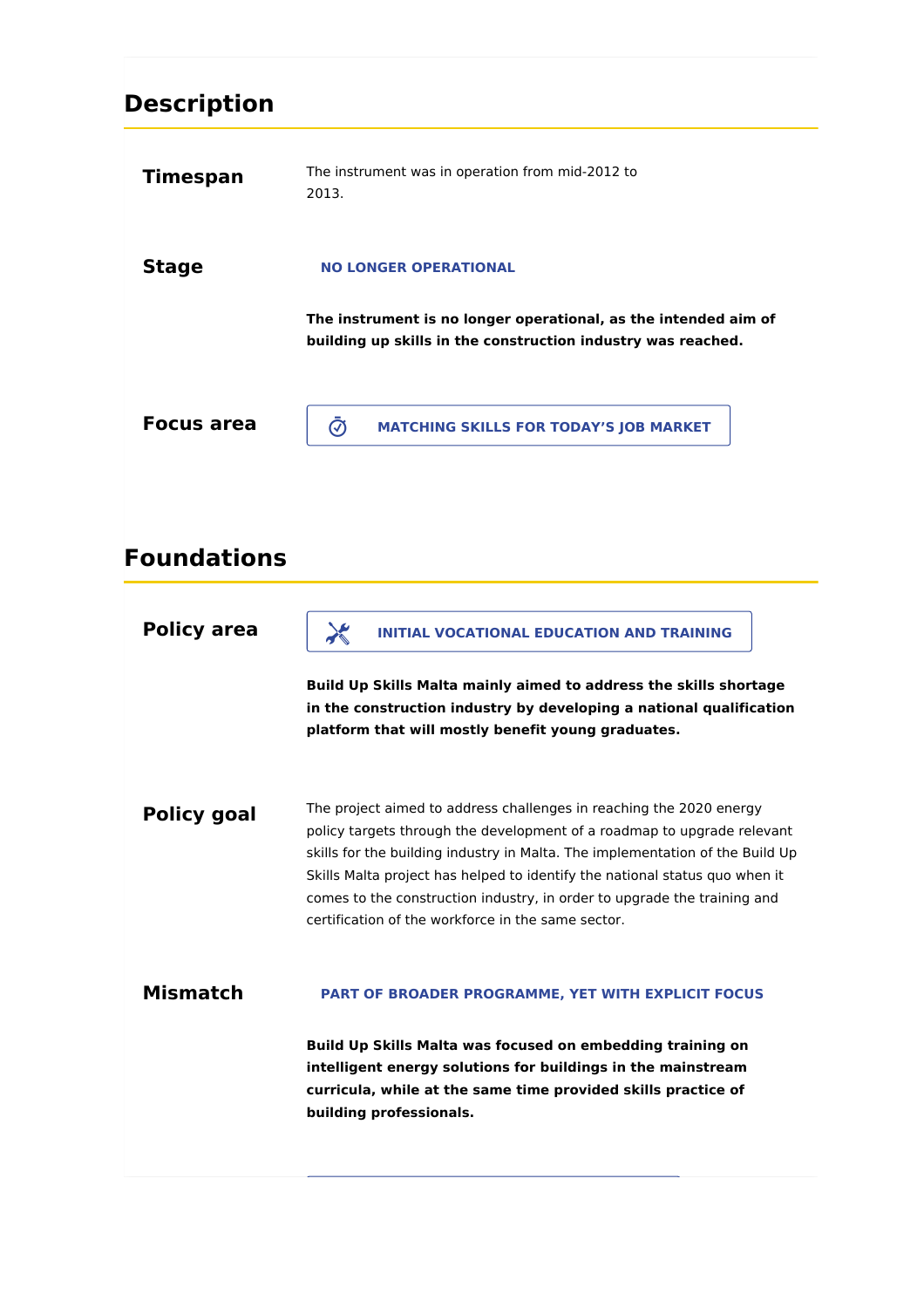| Aim of policy<br>instrument        | <b>MATCH SKILLS OF YOUNG GRADUATES</b>                                                                                                                                                                                                                                                                                                                                                                                                                      |
|------------------------------------|-------------------------------------------------------------------------------------------------------------------------------------------------------------------------------------------------------------------------------------------------------------------------------------------------------------------------------------------------------------------------------------------------------------------------------------------------------------|
|                                    | <b>UPSKILL EMPLOYED ADULTS</b>                                                                                                                                                                                                                                                                                                                                                                                                                              |
|                                    | O.<br><b>ADDRESS SKILL SHORTAGES</b>                                                                                                                                                                                                                                                                                                                                                                                                                        |
|                                    | $\bullet\bullet\bullet$<br><b>OTHER</b>                                                                                                                                                                                                                                                                                                                                                                                                                     |
|                                    | The instrument was also used to adapt the content of the courses<br>available for students, as well as to upgrade and develop new<br>courses, when it comes to the building sector.                                                                                                                                                                                                                                                                         |
| <b>Legal basis</b>                 | <b>REGULATION</b>                                                                                                                                                                                                                                                                                                                                                                                                                                           |
| <b>Administrative</b><br>level     | <b>NATIONAL</b>                                                                                                                                                                                                                                                                                                                                                                                                                                             |
| <b>Main</b><br>responsible<br>body | <b>Building Industry Consultative</b><br>Council                                                                                                                                                                                                                                                                                                                                                                                                            |
| <b>Stakeholders</b>                | <b>Right</b><br><b>TRAINING PROVIDERS (PUBLIC/PRIVATE)</b>                                                                                                                                                                                                                                                                                                                                                                                                  |
|                                    | <b>CHAMBERS OF COMMERCE AND INDUSTRY</b><br>a liga                                                                                                                                                                                                                                                                                                                                                                                                          |
|                                    | <b>film</b><br><b>RESEARCH CENTRES AND UNIVERSITIES</b>                                                                                                                                                                                                                                                                                                                                                                                                     |
|                                    | $\bullet\bullet\bullet$<br><b>OTHER</b>                                                                                                                                                                                                                                                                                                                                                                                                                     |
|                                    | Apart from the Building Industry Consultative Council, the<br>partnership responsible for the Build Up Skills Malta project<br>included the Malta College of Arts, Science and Technology<br>(MCAST), the Malta Intelligent Energy Management Agency and<br>the Malta Chamber Foundation. The Malta Chamber Foundation's<br>main role was to analyse all the professions that are involved in<br>tha huilding inductry whila taking ctack of all tha anargy |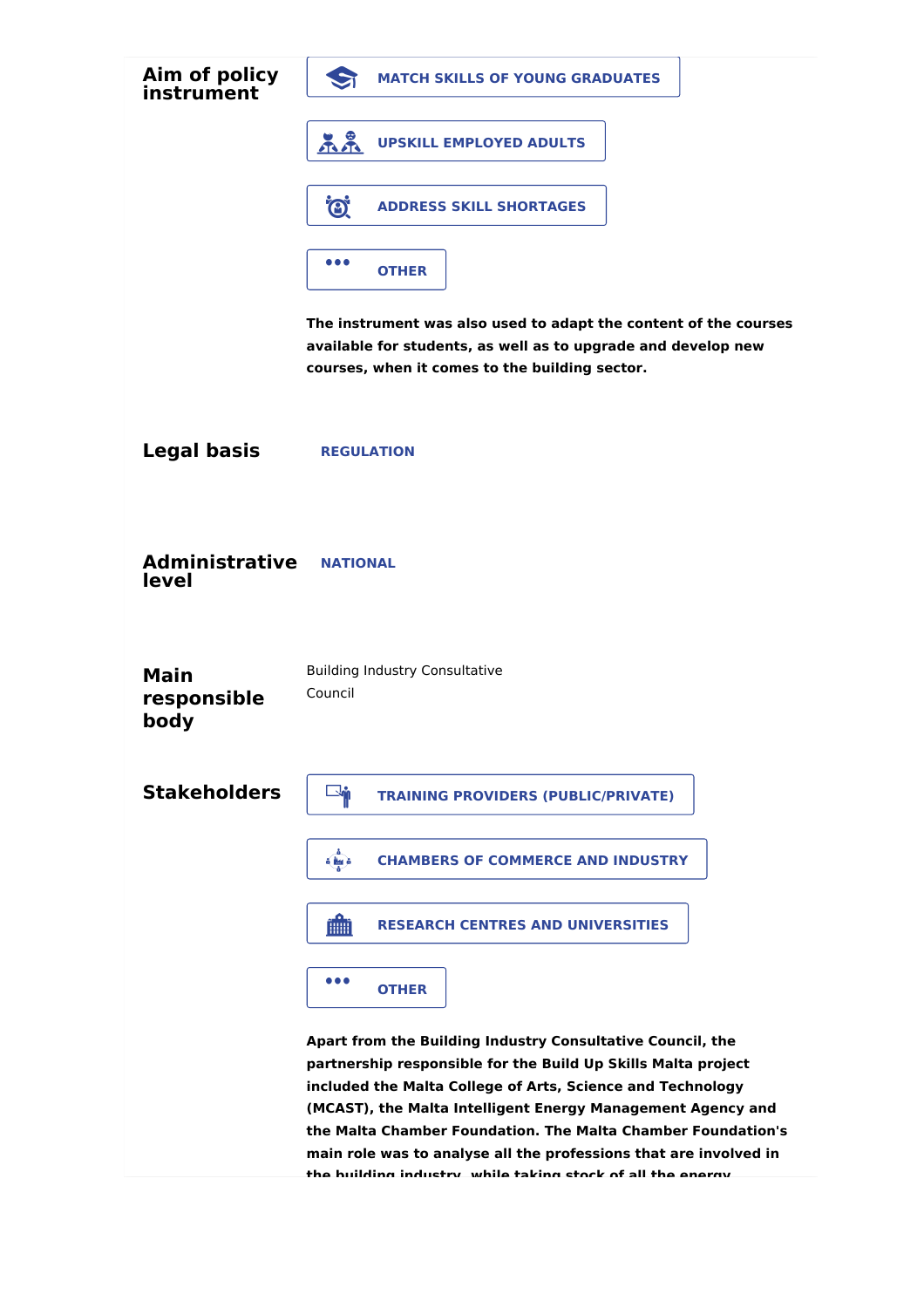|                                         | the national manage of antitle ranning story of all the energy<br>efficiency systems and the renewable energy technology. The<br>Malta Intelligent Energy Management Agency's role was to<br>provide expertise in EU projects participation and in issues<br>relating to Energy Efficiency (EE) and Renewable Energy Sources<br>(RES). The role of MCAST in the Build Up Skills Malta was to<br>prepare the National Status Quo document, which provided the<br>objectives and specifications of the project, existing VET<br>programmes and the identification of target groups within the<br>industry.                                                                                                          |
|-----------------------------------------|-------------------------------------------------------------------------------------------------------------------------------------------------------------------------------------------------------------------------------------------------------------------------------------------------------------------------------------------------------------------------------------------------------------------------------------------------------------------------------------------------------------------------------------------------------------------------------------------------------------------------------------------------------------------------------------------------------------------|
| <b>Funding</b>                          | A total of €197,451 in funding were committed to this project, out of which<br>90% (€177,706) was funded by the European Union through the Intelligent<br>Energy Europe programme of the European Commission, now the remit of<br>Horizon 2020.                                                                                                                                                                                                                                                                                                                                                                                                                                                                   |
| <b>Intended</b><br><b>beneficiaries</b> | The intended beneficiary of the Build Up Skills Malta project was the<br>construction industry as a whole, as well the country in-general. The<br>construction industry benefitted from better skills in constructing low<br>carbon buildings, while the country will be able to reach the 2020 energy<br>goals at a faster rate, considering that the Maltese construction sector is<br>one of the main industries that could help Malta reach better energy<br>standards. These goals will be reached through the workers tied to the<br>construction industry, which can reach up to 110 different trades. They will<br>be the ultimate beneficiaries in that they will be the ones receiving the<br>training. |
| <b>Processes</b>                        |                                                                                                                                                                                                                                                                                                                                                                                                                                                                                                                                                                                                                                                                                                                   |
| Use of labour<br>market<br>intelligence | X<br><b>INFORM THE DESIGN OF NATIONAL QUALIFICATION</b><br><b>FRAMEWORKS (NQFS)</b>                                                                                                                                                                                                                                                                                                                                                                                                                                                                                                                                                                                                                               |

**CONDUCTER BIGGIN STANDARDS AND ACCREDITATION** 

**ENABLE STRATEGIC BUSINESS DECISIONS** 

**Firstly, a total of seven occupational profiles were identified as being of importance to the Roadmap that was being created. A skills gap analysis was conducted, where the skills required for each occupation were compared to the existing IVET courses related to construction and the built environment. In turn, from the data collected, a number of recommendations were made to**

**address skills on energy when it comes to the built environment.**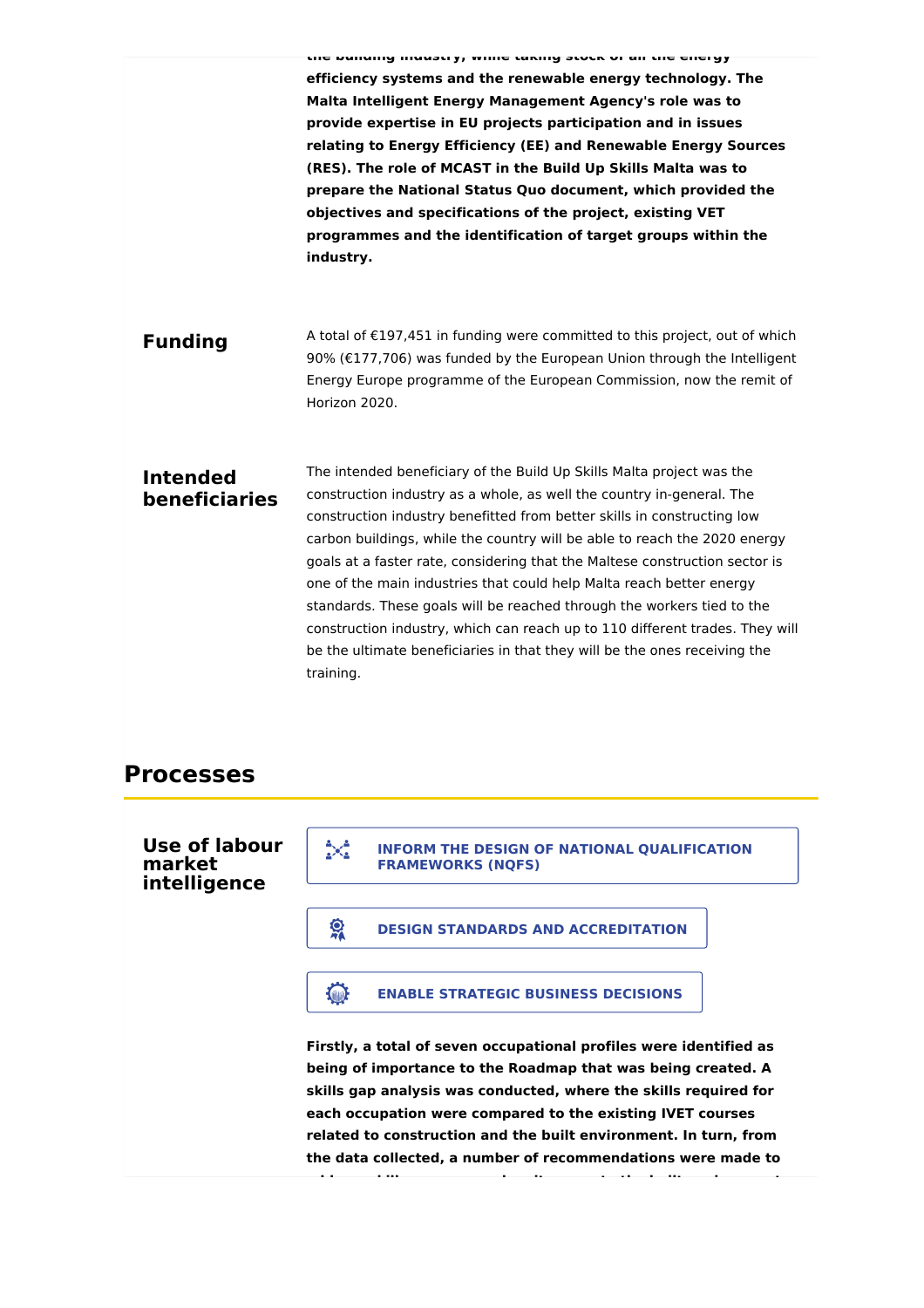| <b>Financial</b><br>schemes    | Financial incentives were offered to building contractors and SMEs that<br>send their workers for training, however no specific numbers have been<br>mentioned.                                                                                                                                                                                                                                                                                                                                                   |
|--------------------------------|-------------------------------------------------------------------------------------------------------------------------------------------------------------------------------------------------------------------------------------------------------------------------------------------------------------------------------------------------------------------------------------------------------------------------------------------------------------------------------------------------------------------|
| <b>Frequency of</b><br>updates | The policy instrument itself was not updated during the year of<br>implementation, however several issues such as the professions, as well as<br>the educational needs, were identified as the year progressed in order to<br>be able to build a comprehensive Roadmap.                                                                                                                                                                                                                                           |
| <b>Development</b>             | The approach taken by the partnership was not adjusted during the<br>implementation of the instrument.                                                                                                                                                                                                                                                                                                                                                                                                            |
| <b>Barriers</b>                | During implementation of this instrument, the Partnership responsible<br>came across several barriers, namely structural, financial and participation<br>challenges. During implementation it was found out that, better<br>enforcement of legislative requirements act as a driver for increased<br>participation rates, which in turn increase allocated financial resources.<br>There were still structural challenges that remained during the<br>implementation of the instrument.                           |
|                                | Success factors <sup>The involvement of the most relevant stakeholders for the Platform, made</sup><br>it easier to get a well-rounded view of what a new national qualification<br>platform should include. The small size of the country proved to be an<br>advantage, since all interested stakeholders, whether building contractors,<br>energy experts, researchers and lecturers, were able to meet face-to-face<br>for a number of seminars and discuss the most pressing issues that they<br>were facing. |
| <b>Monitoring</b>              | A number of seminars and meetings took place to present new data on the<br>construction industry and the effect on the 2020 energy goals, during<br>which the Roadmap was designed, which addresses the skills<br>requirements in the sector.                                                                                                                                                                                                                                                                     |
|                                | <b>Innovativeness SLIGHTLY INNOVATIVE</b>                                                                                                                                                                                                                                                                                                                                                                                                                                                                         |
|                                | By managing to bring together all the construction-related<br>stakeholders, including education institutions like the Malta                                                                                                                                                                                                                                                                                                                                                                                       |

**stakeholders, including education institutions like the Malta College for Arts, Science and Technology and authorities like the Building Industry Consultative Council, the policy instrument had a clear starting point, as well as a focused end point and how this**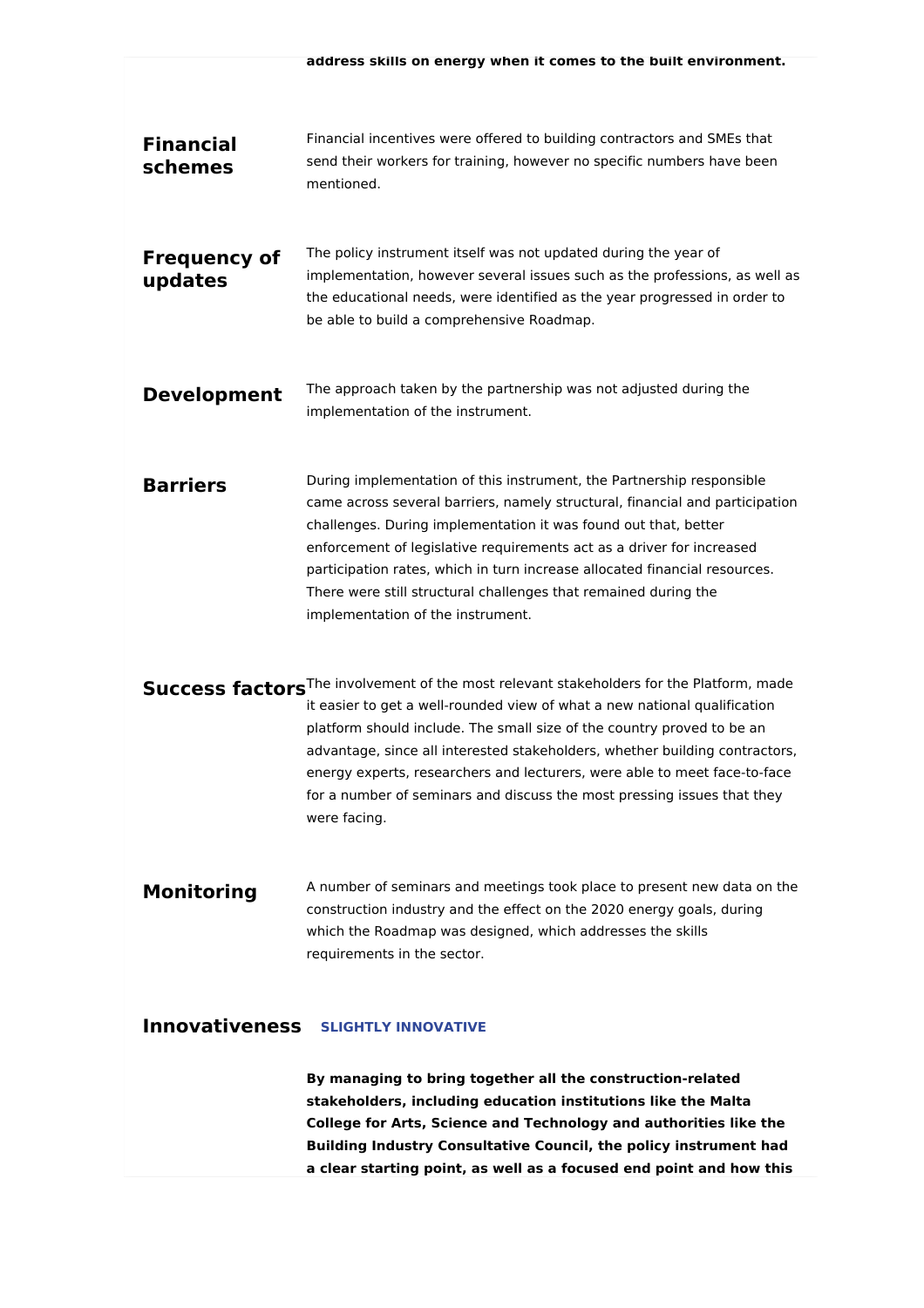**could be achieved. The good relations between these stakeholders led to the creation of a Platform responsible for such an initiative, even after this project ended in 2013.**

## **Sustainability**

### **Evidence of effectiveness**

The policy instrument proved to be effective, as a number of recommendations made through it, such as the creation of the Skills Card, where implemented a few years later. The recommendation was put in the 'National Roadmap for Energy Training of Workers in the Building Industry' report, which was produced by the same stakeholders of the policy instrument. The implementation, as well as the end result of the policy instrument, has been beneficial both to the organisations involved, as well as the building contractors that were provided with better workers once training and skills were matched with recent building methods to preserve energy. Through the development of a national qualification platform in this policy instrument, stakeholders have also realised that there are certain gaps in the skills of construction workers, not just in energy, but also in other areas. The final report had mentioned this and led to a process in order to close this gap, including the creation of a Skill Card by one of the stakeholders of this policy instrument.

**stakeholders**

**Engagement of** <sup>The stakeholders were constantly being updated with the latest data when</sup> it comes to energy in the built environment, during the seminars organised by the Building Industry Consultative Council, where the Malta Chamber Foundation, the Malta Intelligent Energy Management Agency and the Malta College for Arts, Science and Technology also gave presentation on their research, which helped built the Roadmap towards better skills in the sector.

#### **Transferability NOT EASILY TRANSFERABLE**

**Due to the common climate conditions all around the island and the common building practises in Malta, the same initiative is not easily transferable to other EU Member States. At the same time, such initiative could be transferable and replicated at a regional level in other countries, where similar practises might be used.**

### **Sustainability**

The project has ended in 2013, however the Platform that was set up as a result of the instrument being implemented, is meant to continue function even after the project has reached its aim.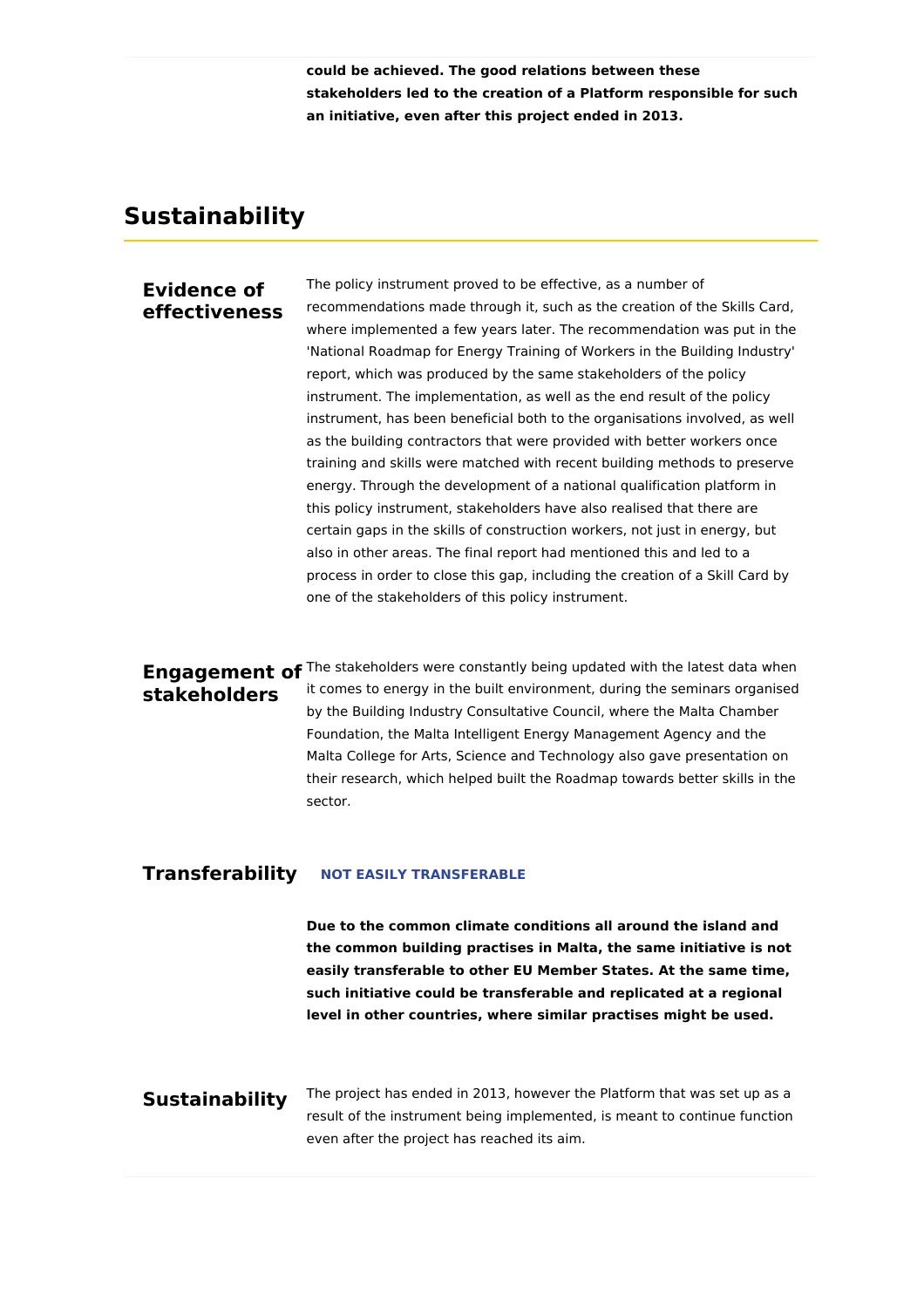## **Construction Industry Skill Card**

Construction Industry Skill Card (CISC)

## **Description**

| <b>Timespan</b>   | The Construction Industry Skill Card (CISC) started being implemented in<br>2015 and is currently still in operation. |
|-------------------|-----------------------------------------------------------------------------------------------------------------------|
| <b>Stage</b>      | <b>FULLY OPERATIONAL</b>                                                                                              |
| <b>Focus area</b> | <b>MATCHING SKILLS FOR TODAY'S JOB MARKET</b><br>$\mathcal{C}$                                                        |

## **Foundations**

| <b>Policy area</b> | E<br><b>ADULT EDUCATION AND TRAINING</b><br>The Construction Industry Skill Card (CISC) is aimed at providing<br>new skills to people already working in the construction industry.                                                                                                                                                                                                                                                                                                                                                                                                                           |
|--------------------|---------------------------------------------------------------------------------------------------------------------------------------------------------------------------------------------------------------------------------------------------------------------------------------------------------------------------------------------------------------------------------------------------------------------------------------------------------------------------------------------------------------------------------------------------------------------------------------------------------------|
| <b>Policy goal</b> | This instrument will help to address the shortage of skills in the<br>construction industry. It also aims to improve quality standards, health and<br>safety practices and employment conditions in this sector. The policy<br>instrument creates an official method of recognition for people that have<br>worked in the construction industry for years and never had their technical<br>knowledge recognised. Apart from this, the workers will also benefit from<br>training that will in turn lead to higher construction standards, including in<br>health and safety as well as employment conditions. |
| <b>Mismatch</b>    | <b>PART OF BROADER PROGRAMME, YET WITH EXPLICIT FOCUS</b>                                                                                                                                                                                                                                                                                                                                                                                                                                                                                                                                                     |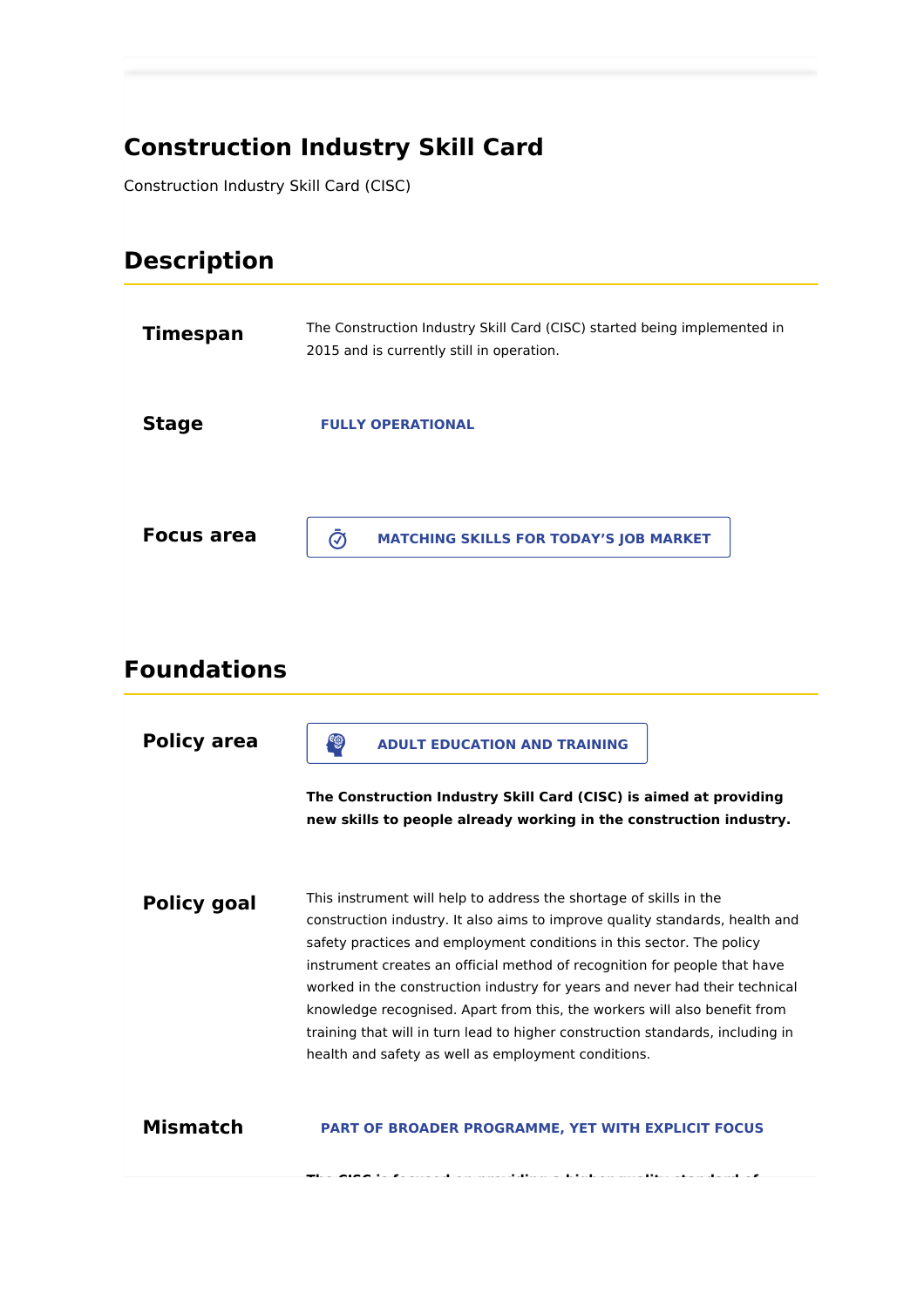|                                    | The CISC is focused on providing a higher quality standard of<br>work for the people employed in the built environment, which<br>includes provisions to upgrade and modernize the service being<br>offered, whilst reaching the standards found in other EU<br>countries.                                                    |
|------------------------------------|------------------------------------------------------------------------------------------------------------------------------------------------------------------------------------------------------------------------------------------------------------------------------------------------------------------------------|
| Aim of policy<br>instrument        | <u> LL</u><br><b>UPSKILL EMPLOYED ADULTS</b>                                                                                                                                                                                                                                                                                 |
|                                    | 外<br><b>FACILITATE JOB/CAREER TRANSITIONS</b>                                                                                                                                                                                                                                                                                |
|                                    | Ö.<br><b>ADDRESS SKILL SHORTAGES</b>                                                                                                                                                                                                                                                                                         |
| <b>Legal basis</b>                 | <b>MINISTERIAL ORDER</b>                                                                                                                                                                                                                                                                                                     |
| <b>Administrative</b><br>level     | <b>NATIONAL</b>                                                                                                                                                                                                                                                                                                              |
| <b>Main</b><br>responsible<br>body | The Building Industry Consultative Council is the agency responsible for<br>the implementation of this policy instrument.                                                                                                                                                                                                    |
| <b>Stakeholders</b>                | mân<br><b>GOVERNMENT (CENTRAL &amp; REGIONAL)</b>                                                                                                                                                                                                                                                                            |
|                                    | -4<br><b>TRAINING PROVIDERS (PUBLIC/PRIVATE)</b>                                                                                                                                                                                                                                                                             |
|                                    | 雦<br><b>RESEARCH CENTRES AND UNIVERSITIES</b>                                                                                                                                                                                                                                                                                |
|                                    | .<br><b>OTHER</b>                                                                                                                                                                                                                                                                                                            |
|                                    | While the Building Industry Consultative Council is heading the<br>project, there were a number of other stakeholders involved,<br>including; the National Commission for Further and Higher<br>Education (NCFHE), the Malta College for Art, Science and<br>Technology (MCAST), the University of Malta (UOM), the Ministry |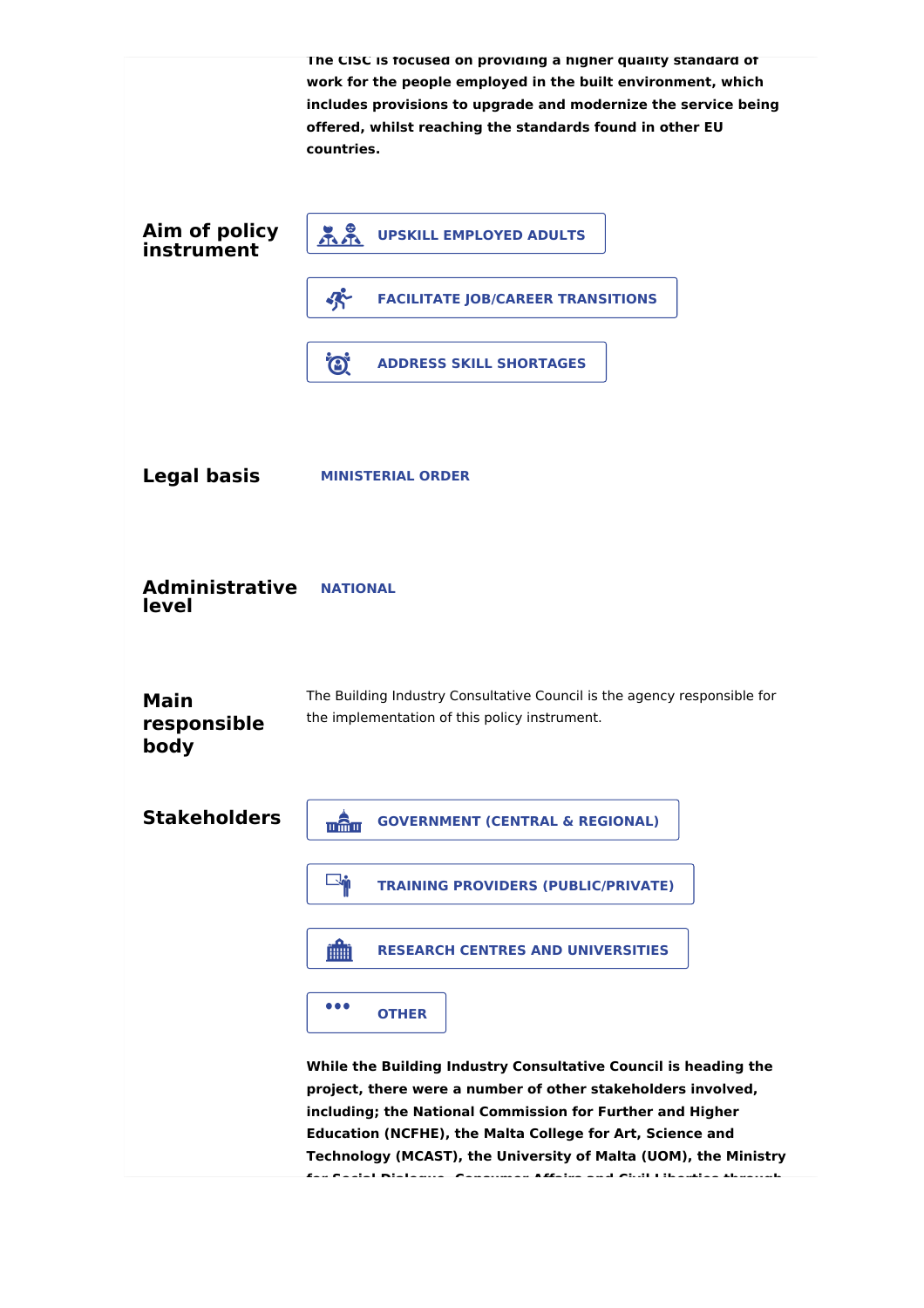|                                  | TOF SOCIAI DIAIOGUE, CONSUMER ATTAIFS AND CIVII LIDEFTIES TNFOUGN<br>the Occupational Health and Safety Authority (OHSA), the Ministry<br>for Education and Employment through the Employment and<br>Training Corporation (ETC), the Building Regulations Office (BRO),<br>and the Department of Local Government.<br>The role of the NCFHE was to draw up the competence skills for<br>every trade at the various levels. The Malta College for Arts,<br>Science and Technology and the University of Malta are two of the<br>institution that provided skills training for the participants. In<br>turn, the ETC will be involved when a person does not have a<br>certificate issued by an educational institution, where the<br>Corporation is able to provide a trade test in that particular trade.<br>The BRO is able to enforce the Skills Card legislation, while<br>OHSA's contribution was the development of the course when it<br>comes to health and safety at the workplace. Local Councils,<br>represented by the Department of Local Government, also had a<br>role to play. People interested in applying for Skills Card training<br>courses were able to collect the applications from their respective<br>Local Council, where a number of seminars about the Skill Card<br>also took place. |
|----------------------------------|-------------------------------------------------------------------------------------------------------------------------------------------------------------------------------------------------------------------------------------------------------------------------------------------------------------------------------------------------------------------------------------------------------------------------------------------------------------------------------------------------------------------------------------------------------------------------------------------------------------------------------------------------------------------------------------------------------------------------------------------------------------------------------------------------------------------------------------------------------------------------------------------------------------------------------------------------------------------------------------------------------------------------------------------------------------------------------------------------------------------------------------------------------------------------------------------------------------------------------------------------------------------------------------------------------------------|
| <b>Funding</b>                   | The Construction Industry Skills Card has been funded through National<br>funds, however, there has been no mention in any official or unofficial<br>documents, of the amount committed in implementing this instrument.                                                                                                                                                                                                                                                                                                                                                                                                                                                                                                                                                                                                                                                                                                                                                                                                                                                                                                                                                                                                                                                                                          |
| <b>Intended</b><br>beneficiaries | The intended beneficiaries of this policy instrument are the workers in the<br>construction industry, where they will benefit from added skills to match<br>those of their, continuously-changing industry. The industry itself will also<br>be a beneficiary through improvement in health and safety standards,<br>employment conditions and higher quality.                                                                                                                                                                                                                                                                                                                                                                                                                                                                                                                                                                                                                                                                                                                                                                                                                                                                                                                                                    |

### **Processes**

### **Use of labour market intelligence**



### **CONDUCTER BIGGIN STANDARDS AND ACCREDITATION**

**Alongside the LMSI tools being used, there are Skill certificates, which are awarded at various levels, namely apprenticeship, operator, craftsman, technician and professional. Assessments are also carried out through appraisals at accredited institutions, and existing operators can be assessed on site by an authorised**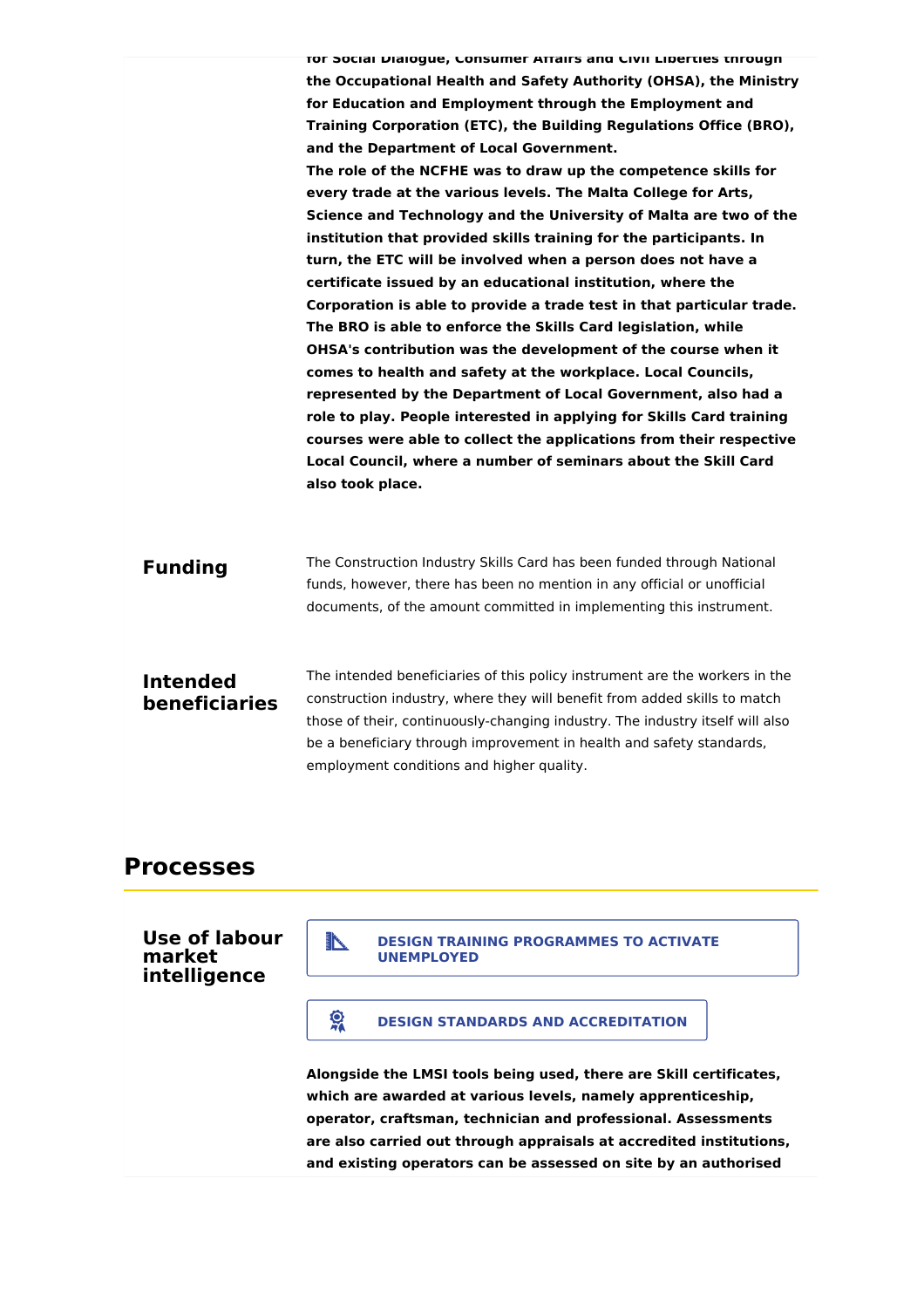|                                | body. At the same time, all applicants must attend a health and<br>safety awareness course, where after the presentation of skill<br>level certification and attendance of this course, the competent<br>authority would issue the relevant skill card.                                                                                                                                                                                                                                                                                                                                                                       |
|--------------------------------|-------------------------------------------------------------------------------------------------------------------------------------------------------------------------------------------------------------------------------------------------------------------------------------------------------------------------------------------------------------------------------------------------------------------------------------------------------------------------------------------------------------------------------------------------------------------------------------------------------------------------------|
| <b>Financial</b><br>schemes    | Workers are encouraged to apply for the training provided in order to<br>receive the CISC. However, no financial schemes or incentives are being<br>offered, apart from having written recognition of their experience and<br>technical knowledge.                                                                                                                                                                                                                                                                                                                                                                            |
| <b>Frequency of</b><br>updates | The content of the instrument has been formulated by the Education,<br>Training, Classification and Registration of Contractors Working Group and<br>had only minor change after public consultations.                                                                                                                                                                                                                                                                                                                                                                                                                        |
| <b>Development</b>             | During the first year of implementing the policy instrument, a pilot project<br>was carried out on four trades: tile layers, plasterers and painters,<br>assistant electricians and plumbers. These trades were identified after<br>research showed that local service providers in the tile-laying and<br>decoration sectors are facing the most unfair competition from abusive<br>service providers. The first five years, including the one year pilot project,<br>are being considered as a transition period, after which the CISC will<br>become compulsory for those working under public procurement<br>regulations. |
| <b>Barriers</b>                | One of the barriers mentioned when it came to implementing the roll-out<br>of the instrument was that the workers were unsure of what Skill Card to<br>apply for, since Building Industry Consultative Council (BICC) offered five<br>different levels, each of which had to be applied for separately.                                                                                                                                                                                                                                                                                                                       |
|                                | Success factors <sup>One of the factors that are contributed to the success of the instrument</sup><br>was that electricians were already certified and could thus offer a certain<br>level of standard that could be measured against when training other<br>workers in the construction industry.                                                                                                                                                                                                                                                                                                                           |
| <b>Monitoring</b>              | Indicators being used to measure the success of the CISC are the increase<br>in productivity and income, and the decrease in work-related injuries for<br>both workers and building contractors.                                                                                                                                                                                                                                                                                                                                                                                                                              |
| <b>Innovativeness</b>          | <b>NOT INNOVATIVE</b><br>The creation of Skill Cards for different sectors and industries is                                                                                                                                                                                                                                                                                                                                                                                                                                                                                                                                  |

**not something new, in fact, the CISC by the Building Industry**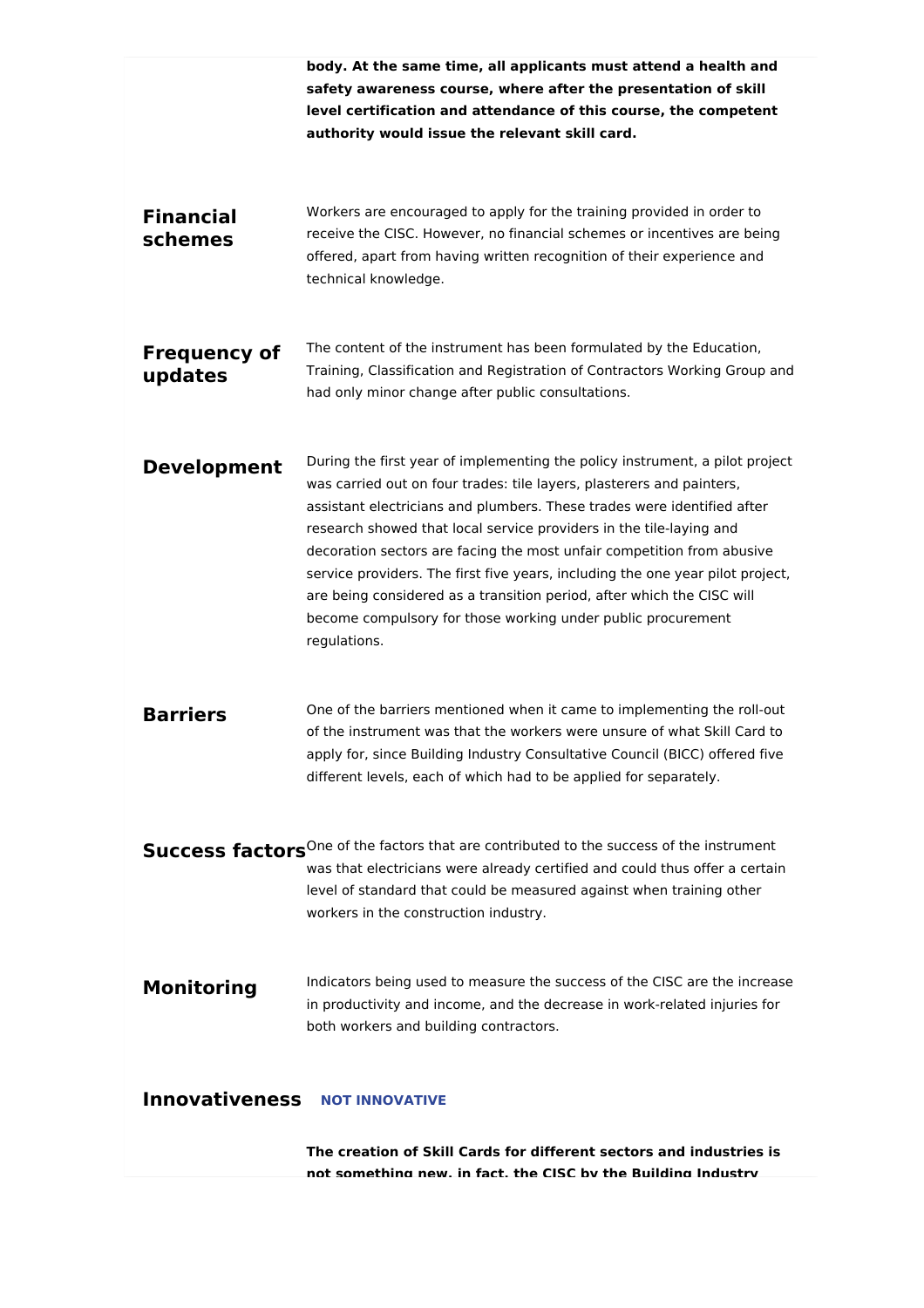**not something new, in fact, the CISC by the Building Industry Consultative Council in Malta is based on the Construction Skills Certification Scheme (CSCS) in the United Kingdom.**

## **Sustainability**

### **Evidence of effectiveness**

A few weeks after the CISC was rolled-out and started being implemented, a number of workers in the construction industry, including those in restoration works, successfully completed the training that was provided and were given the Skill Card. In the first year of the programme, nearly 100 workers took part in the courses provided by the instrument, and by 2020 all 110 different trades involved in the construction industry will be able to apply for the Skill Card. The instrument is still operational and therefore results are ongoing, however, both authorities and stakeholders alike have praised the creation of the CISC and the synergy this has created between health and safety awareness and the construction industry. Even though Local Governments, through the Government Department responsible, have direct interest in the issue, these have taken a larger role in organising small meetings as well as acting as a one stop shop, for those interested in the CISC.

# **stakeholders**

**Engagement of** Before the instrument started being implemented BICC's Advisory Board assigned the Education, Training, Classification and Registration of Contractors Working Group to work on the introduction of the Construction Industry Skill Card (CISC) in Malta, and to identify skill gaps in the workforce. This initiative was agreed to by the Government and was included as a measure in the 2015 Government Budget. The BICC, together with the Ministry of Education and other stakeholders, drafted the White Paper, which clearly outlined the aim of the Skill Card and the role of each stakeholder in the implementation of the policy instrument. A public consultation on this White Paper was also held a later stage.

#### **Transferability EASILY TRANSFERABLE**

**The CISC could be easily transferable and replicated in other EU Member States that wish to regulate and improve the standards in the built environment. This is especially so when it comes to certifying skills in location-particular trades and health and safety standards.**

### **Sustainability**

After its roll-out in 2015, the Skills Card is currently in its five year transition period, after which the CISC will become compulsory for public procurement contracts, and cardholders will be requested to update their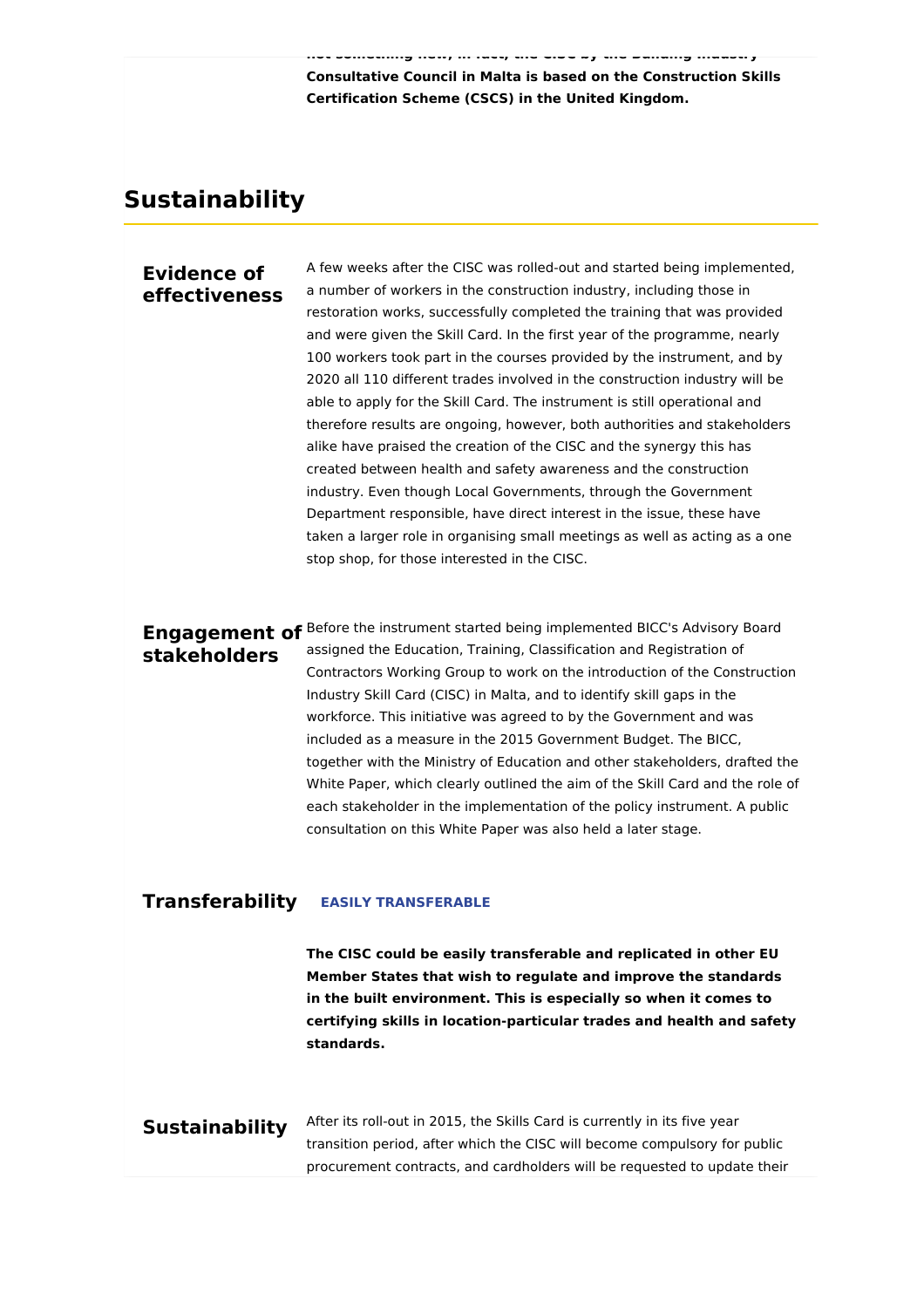## **Investing in Skills**

Investing in Skills

## **Description**

| <b>Timespan</b>    | This policy instrument was implemented in 2014 and will come to an end<br>in 2020.                                                                            |
|--------------------|---------------------------------------------------------------------------------------------------------------------------------------------------------------|
| <b>Stage</b>       | <b>FULLY OPERATIONAL</b>                                                                                                                                      |
| <b>Focus area</b>  | $\bar{\bm{\odot}}$<br><b>MATCHING SKILLS FOR TODAY'S JOB MARKET</b>                                                                                           |
| <b>Foundations</b> |                                                                                                                                                               |
| <b>Policy area</b> | $\mathcal{R}^{\circ}$<br><b>ACTIVE LABOUR MARKET POLICIES</b>                                                                                                 |
|                    | The main policy of the instrument is to increase the productivity<br>and adaptability of people currently working within the Maltese<br><b>Labour Market.</b> |
| <b>Policy goal</b> | The goal of this policy instrument is to reach people who are active in the<br>Maltese labour market and find it difficult to pursue courses to enhance       |

to the skills required in the Maltese labour market.

their skills, as a part-time option. Through Investing in Skills, these people are able to train and better their knowledge in their place of work, at a minimal to no cost for the employer. The instrument will be helping both companies and workers alike. Companies will benefit through increased productivity of their workers, while these in turn would be more adaptable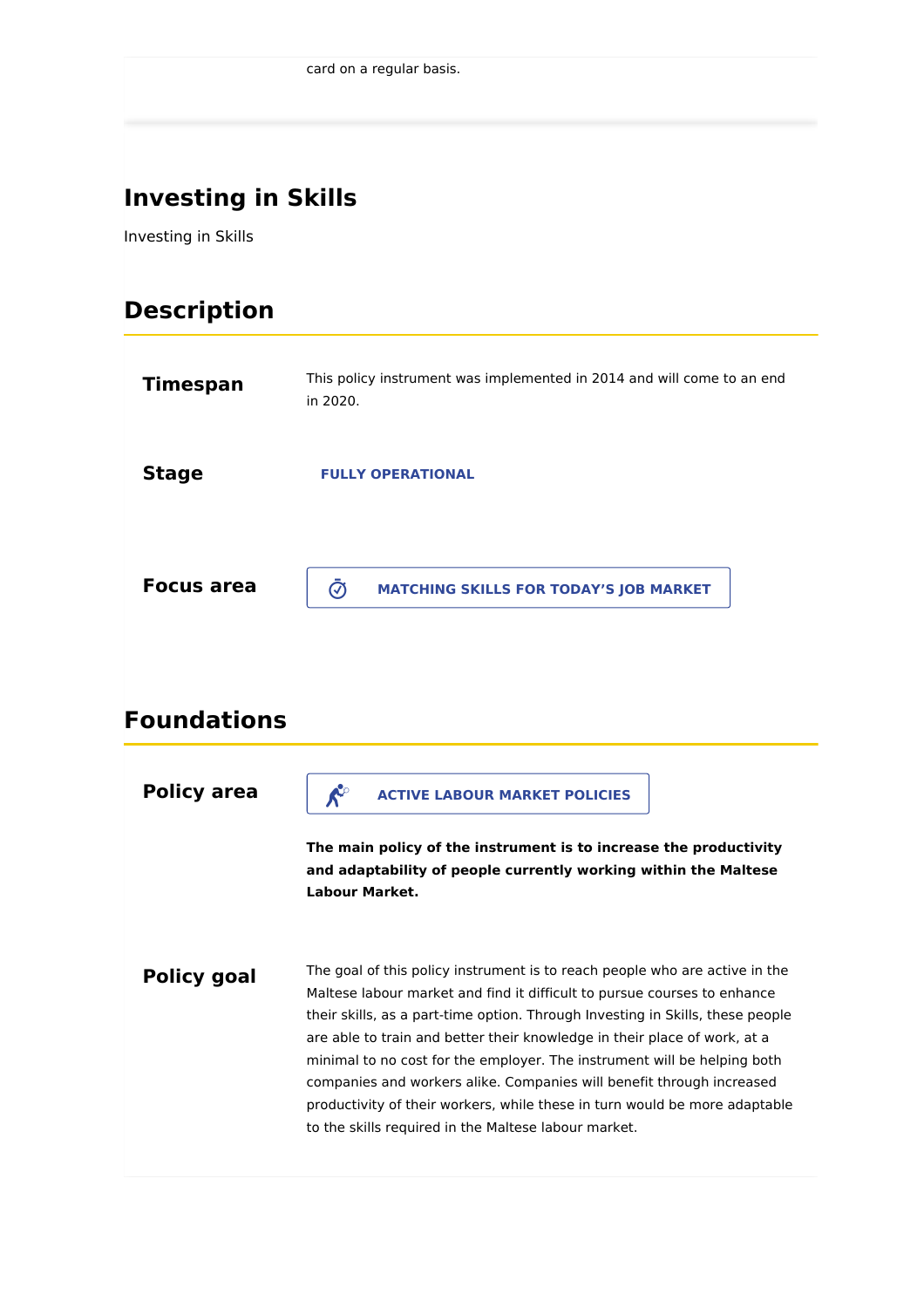| <b>Mismatch</b>                    | PART OF BROADER PROGRAMME, YET WITH EXPLICIT FOCUS                                                                                                                                                                                                                                                                                                                                                                                                                                                                                                                                         |
|------------------------------------|--------------------------------------------------------------------------------------------------------------------------------------------------------------------------------------------------------------------------------------------------------------------------------------------------------------------------------------------------------------------------------------------------------------------------------------------------------------------------------------------------------------------------------------------------------------------------------------------|
|                                    | While giving training to workers will undoubtedly reduced the<br>mismatch between skills and jobs, this policy is aimed more at<br>enhancing the knowledge and adaptability of the workers in their<br>current workplaces.                                                                                                                                                                                                                                                                                                                                                                 |
| Aim of policy<br>instrument        | 22<br><b>UPSKILL EMPLOYED ADULTS</b>                                                                                                                                                                                                                                                                                                                                                                                                                                                                                                                                                       |
|                                    | 妤<br><b>FACILITATE JOB/CAREER TRANSITIONS</b>                                                                                                                                                                                                                                                                                                                                                                                                                                                                                                                                              |
| <b>Legal basis</b>                 | <b>REGULATION</b>                                                                                                                                                                                                                                                                                                                                                                                                                                                                                                                                                                          |
| <b>Administrative</b><br>level     | <b>NATIONAL</b>                                                                                                                                                                                                                                                                                                                                                                                                                                                                                                                                                                            |
| <b>Main</b><br>responsible<br>body | Jobsplus is the agency responsible for implementing the Investing in Skills<br>instrument.                                                                                                                                                                                                                                                                                                                                                                                                                                                                                                 |
| <b>Stakeholders</b>                | <b>GOVERNMENT (CENTRAL &amp; REGIONAL)</b><br><u>णलिपा</u>                                                                                                                                                                                                                                                                                                                                                                                                                                                                                                                                 |
|                                    | <b>Report</b><br><b>TRAINING PROVIDERS (PUBLIC/PRIVATE)</b>                                                                                                                                                                                                                                                                                                                                                                                                                                                                                                                                |
|                                    | .<br><b>OTHER</b>                                                                                                                                                                                                                                                                                                                                                                                                                                                                                                                                                                          |
|                                    | The Investing in Skills instrument brings together Jobsplus, the<br>Ministry for Education and Employment (MEDE), the Treasury<br>Department, EU Funds Management Unit (EUFMU) within the<br>Ministry for Finance (MFIN), as well as the beneficiaries<br>themselves, that is, companies within the Maltese labour market.<br>Jobsplus has the overall responsibility for the management and<br>implementation of Investing in Skills, including conducting<br>unannounced monitoring visits to workplaces of the beneficiaries.<br>The Ministry for Education and Employment also has the |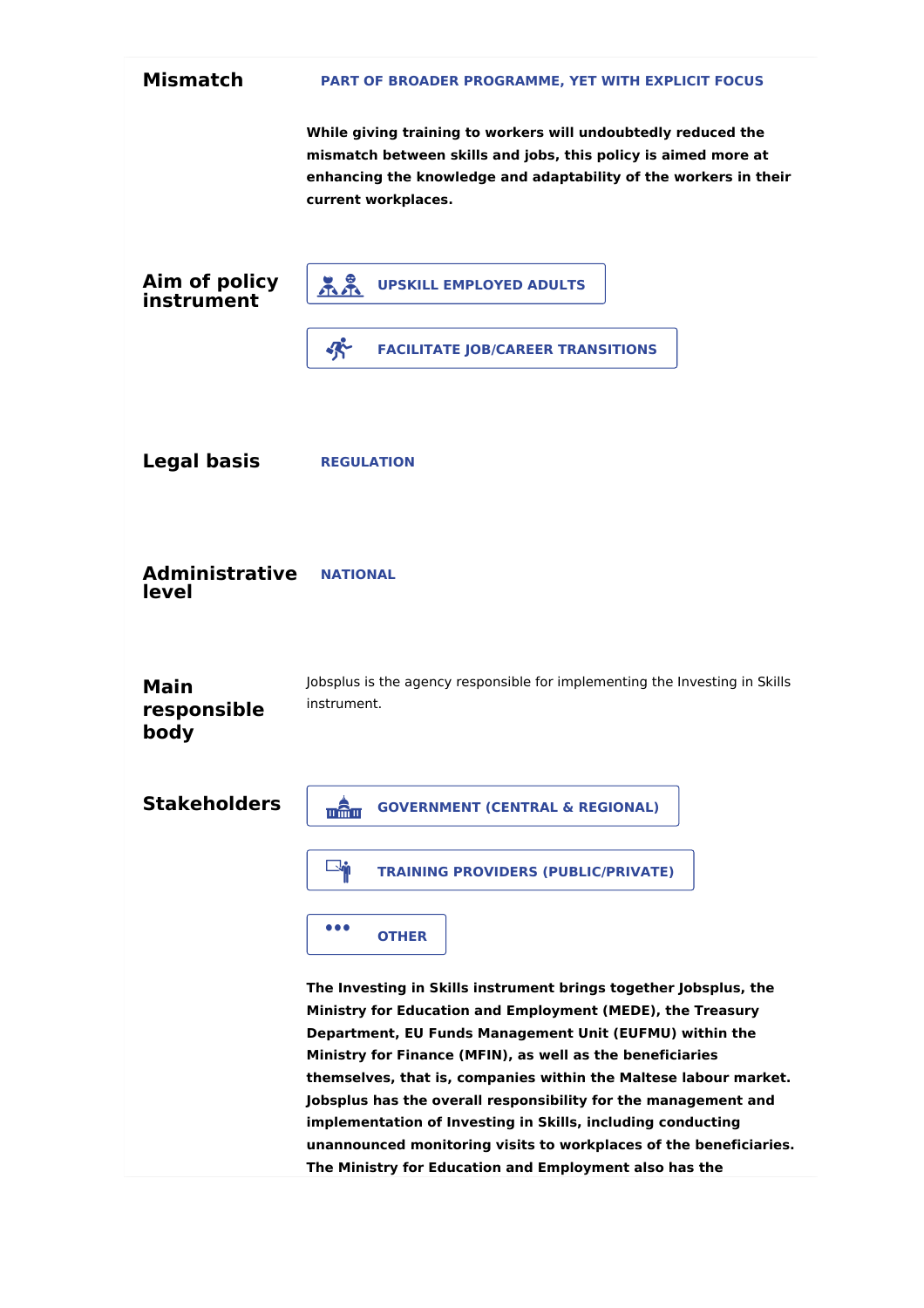|                                         | possibility to conduct unannounced visits to the different<br>workplaces, while the Treasury Department is responsible for<br>carrying out relevant checks, particularly checking that the<br>expenditure and supporting documentation is correct and in line<br>with National financial regulations, and at the same time effecting<br>reimbursement to beneficiaries through the Central Bank of<br>Malta. |
|-----------------------------------------|--------------------------------------------------------------------------------------------------------------------------------------------------------------------------------------------------------------------------------------------------------------------------------------------------------------------------------------------------------------------------------------------------------------|
| <b>Funding</b>                          | €8 million have been allocated for the implementation of the Investing in<br>Skills instrument. These will be spread over the five years and will be co-<br>financed by funds from the European Social Fund of the European<br>Commission, the Maltese Government, and the beneficiaries of the<br>instrument.                                                                                               |
| <b>Intended</b><br><b>beneficiaries</b> | The intended beneficiaries of the instrument are the companies that<br>employ the people they are willing to train, and therefore responsible for<br>the implementation of the Scheme within the same company. Ultimately,<br>the beneficiaries are also the workers themselves, who will be rewarded<br>with enhanced skills and added knowledge.                                                           |

### **Processes**

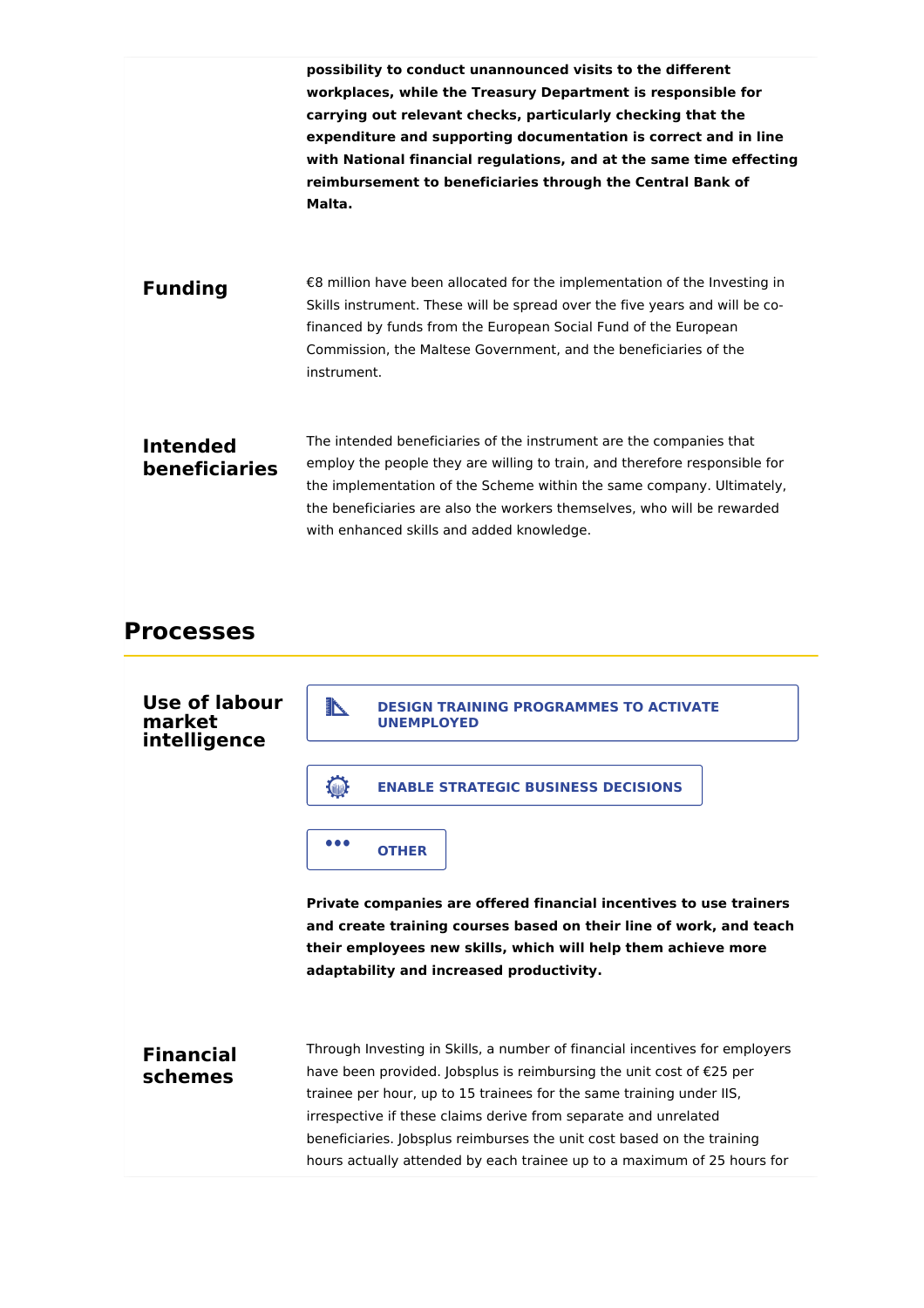|                                | non-accredited training. If training is accredited by the NCFHE (National<br>Commission for Further and Higher Education), ITS (Institute of Tourism<br>Studies), UOM (University of Malta) and MCAST (Malta College of Arts,<br>Science & Technology) the capping of 25 hours will not be applied.<br>Investing in Skills is also subsidising air travel costs, where involved, which<br>are based on the Erasmus Plus Grant Support for the mobility of staff and<br>Trainee Wage Costs, at a standard rate of €4.90 per trainee per hour,<br>which is to be applied for external training that occurs during the normal<br>working hours of the trainees. |
|--------------------------------|--------------------------------------------------------------------------------------------------------------------------------------------------------------------------------------------------------------------------------------------------------------------------------------------------------------------------------------------------------------------------------------------------------------------------------------------------------------------------------------------------------------------------------------------------------------------------------------------------------------------------------------------------------------|
| <b>Frequency of</b><br>updates | Financial incentives offered as part of the Investing in Skills instrument are<br>updated according to the agreed package of the European Social Fund,<br>whilst training courses depend on the institution responsible for them, as<br>well as the subject they cover.                                                                                                                                                                                                                                                                                                                                                                                      |
| <b>Development</b>             | The Investing in Skills instrument is currently in operation in its third year<br>and up to this point, no adjustment has been made to the scheme.                                                                                                                                                                                                                                                                                                                                                                                                                                                                                                           |
| <b>Barriers</b>                | No barriers and challenges have currently been faced, however the<br>instrument is still in implementation phase.                                                                                                                                                                                                                                                                                                                                                                                                                                                                                                                                            |
|                                | Success factors <sup>The constant engagement between the relevant stakeholders, especially</sup><br>when it comes to the private companies, have so far made the instrument<br>successful.                                                                                                                                                                                                                                                                                                                                                                                                                                                                   |
| Monitoring                     | Monitoring the correct implementation of the instrument is mostly carried<br>out by Jobsplus, which looks at companies that apply under the scheme<br>and the number of workers being trained as signs of progress. Progress<br>under this instrument is measured yearly, when funds are also disbursed<br>to the beneficiaries.                                                                                                                                                                                                                                                                                                                             |

### **Innovativeness NOT INNOVATIVE**

**Investing in Skills is one of a number of programmes under the European Social Fund that provided training to workers in the private sector at a subsidized cost to the employer and thus, not a very innovative instrument. What makes Investing in Skills different from instruments implemented in other countries is the large number of SMEs that work in similar sectors and industries, and this can be beneficial to the companies themselves.**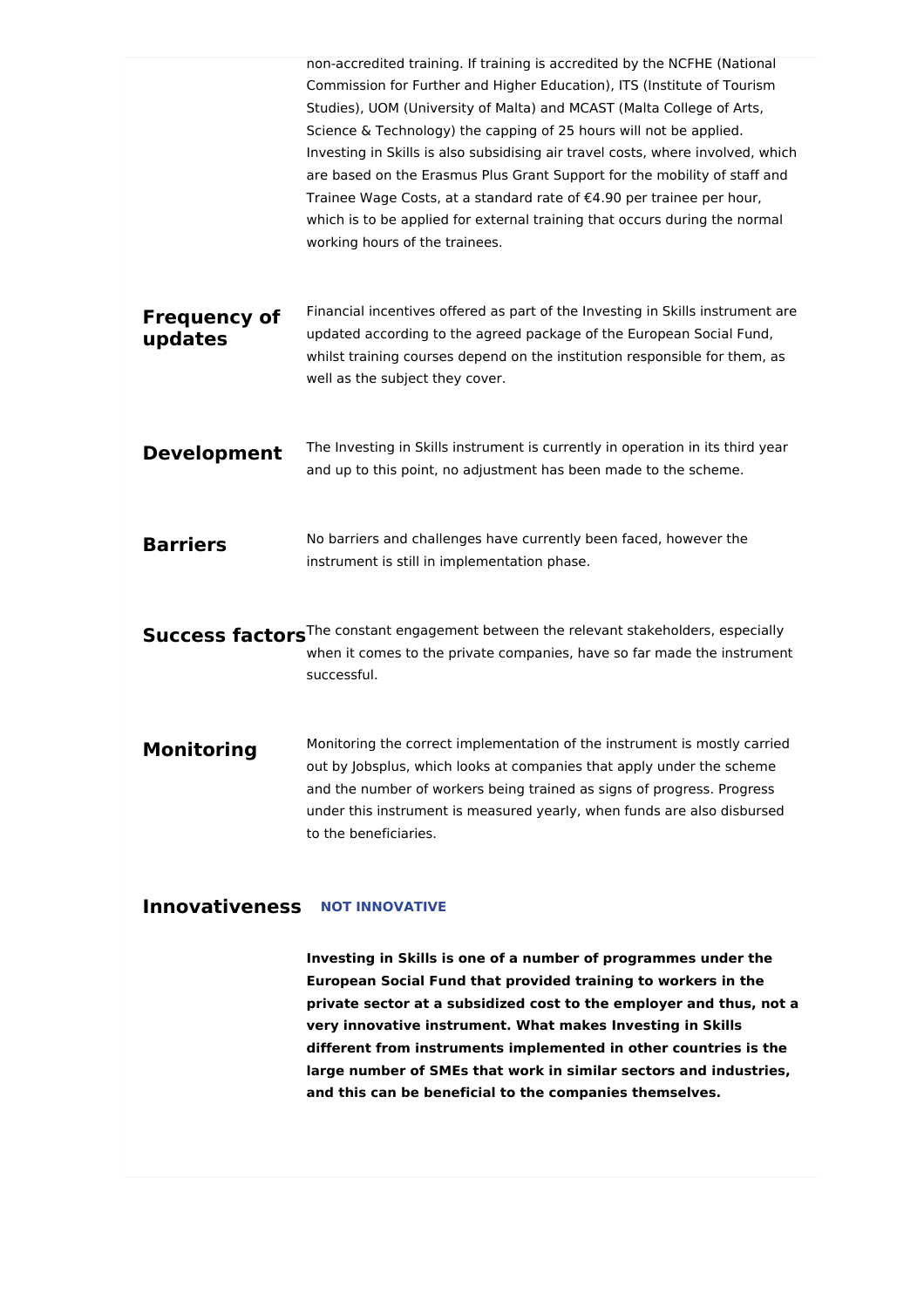### **Evidence of effectiveness**

The instrument is still operational, however, in 2017 some 38 different private companies in various industries have benefited from Investing in Skills. These companies have been awarded around €145,804 for the training of their employees. The beneficiaries of the Investing in Skills instrument have been successful in tapping into this policy to further the knowledge and skills of their workers. However, the real benefits brought about by this instrument will have to be measured and monitored upon the end of this scheme in 2020. Currently, there have been no unexpected benefits or costs to the instrument.

# **stakeholders**

**Engagement of** The agency that is mainly responsible for the national implementation of the instrument is in constant contact with the other stakeholders involved, namely: the Ministry for Education and Employment (MEDE), the Treasury Department at the Ministry for Finance, as well as the companies that apply under this instrument. While Jobsplus and MEDE come in contact with the beneficiaries through registration and shadowing of the companies, the Treasury Department is responsible for the distribution of the financial incentives offered through Investing in Skills.

### **Transferability EASILY TRANSFERABLE**

**In order to be able to transfer Investing in Skills to other EU Member States, one would be more successful in grouping companies, that can apply under this scheme, according to their specialisation or industry.**

**Sustainability** Investing in Skills is currently in its third year of operation and will come to an end in 2020. Continuing this instrument beyond 2020 is, however, questionable, if no ESF funds are allocated due to the extensive budget of this programme.

## **Linking Industrial Needs and VET to Optimise Human Capital (ESF 2.85)**

Linking Industrial Needs and VET to Optimise Human Capital

## **Description**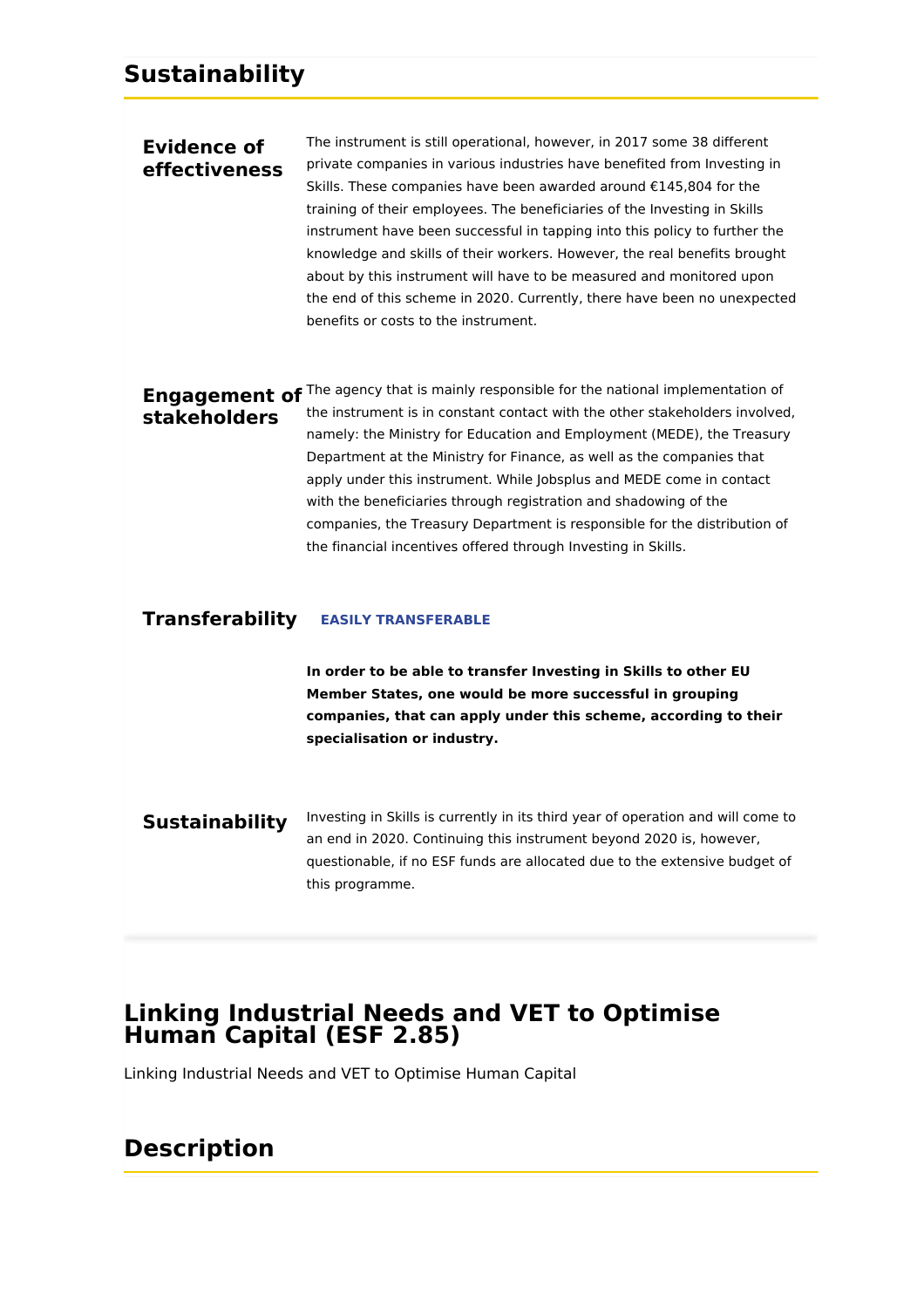| <b>Timespan</b>   | The instrument has been in operation between 2010 and<br>2015.                           |
|-------------------|------------------------------------------------------------------------------------------|
| <b>Stage</b>      | <b>NO LONGER OPERATIONAL</b>                                                             |
|                   | The programme has been finalised, as the intended aim of skills<br>mismatch was reached. |
| <b>Focus area</b> | <b>MATCHING SKILLS FOR TODAY'S JOB MARKET</b><br>∞                                       |
|                   | <b>MATCHING SKILLS FOR THE FUTURE OF WORK</b>                                            |

## **Foundations**

**Policy area**

**Mismatch**

**GENERAL EDUCATION** 

**The instrument helped to address the anticipated educational needs of industrial sectors and identify the potential skill gaps and shortages of the present workforce.**

**Policy goal** Several goals where defined, including conducting research in ten sector groups, where a report generated for each sector will seek to identify skills, competences and qualifications that will be used as the basics to design tailormade courses for each industrial sector. There was an aim to re-skill 20% of participants to enable them to take up new tasks in the same or different industry sector and to up-skill 80% of participants to enable them to take up new tasks or perform better the same tasks within the relevant industry. There was also the goal to identify and address emerging trends developing in the labour market by providing approximately 3,600 hours of training across 10 sectors. This project aimed to identify the specific skills needs and current gaps in 10 different sectors. After this, the instrument also allowed people to apply for courses related to these sectors, which will ultimately give them the adaptability to move around in the Maltese labour market and in turn close the skills mismatch that exists in the market.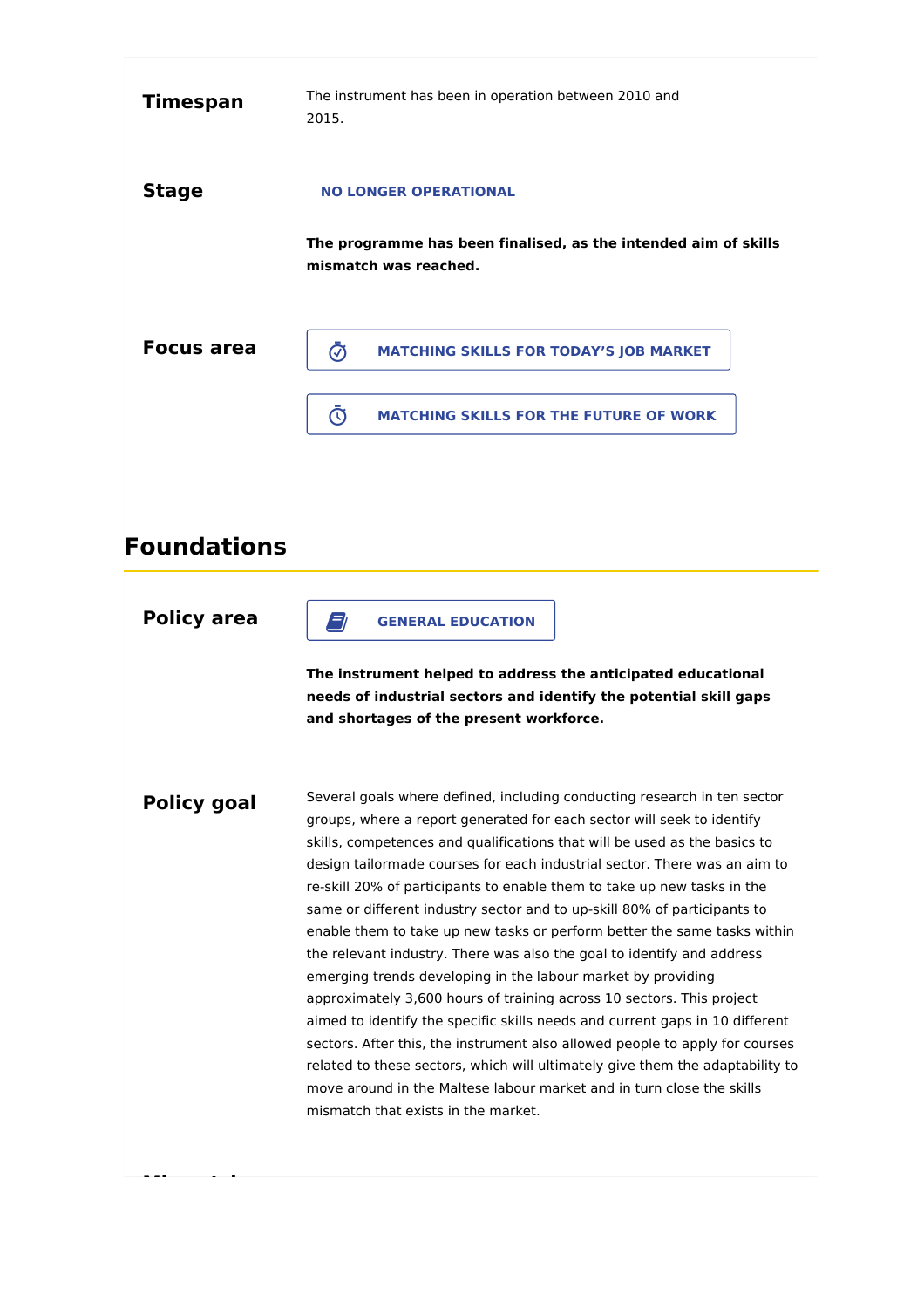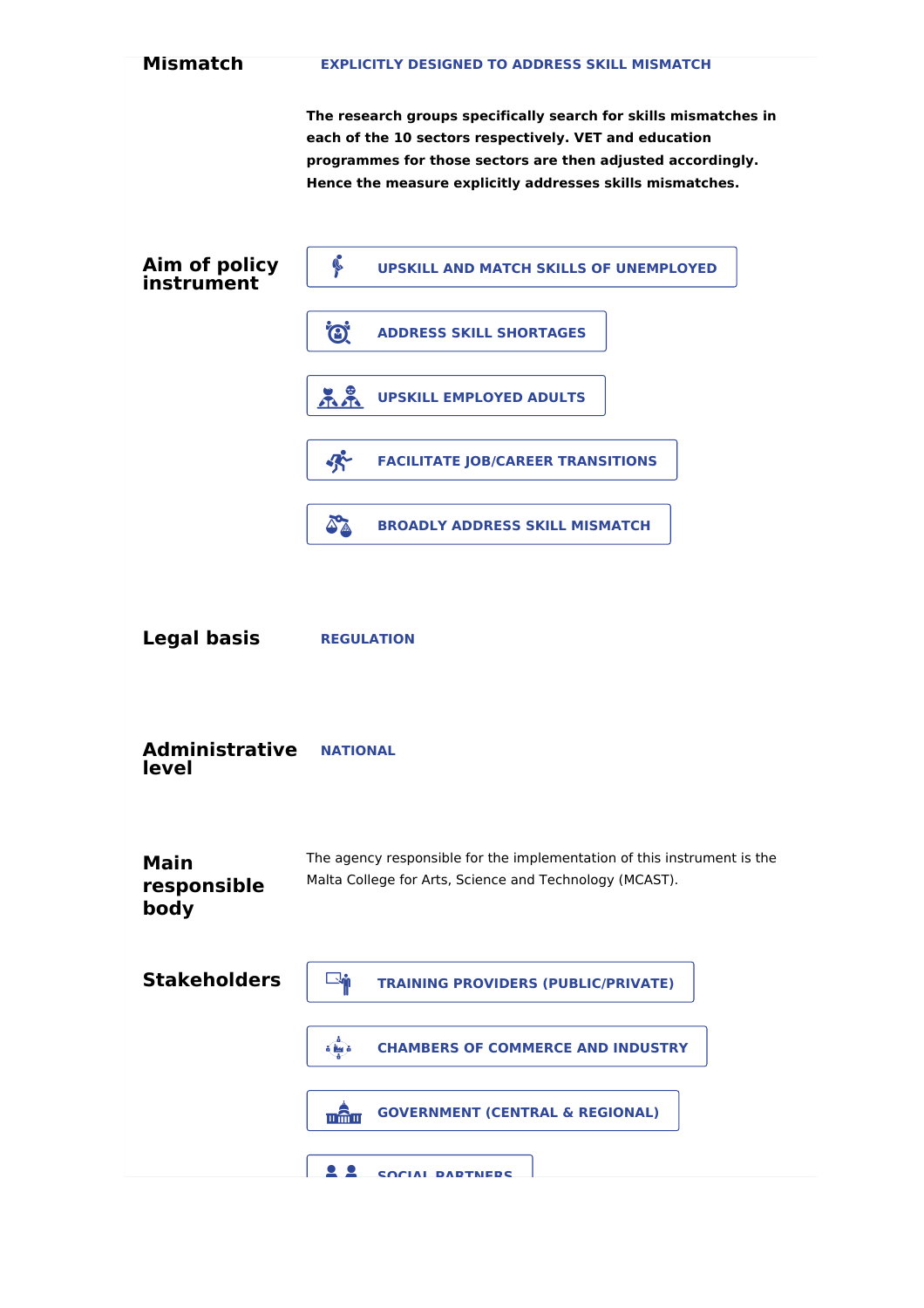

**The Malta College for Arts, Science and Technology (MCAST), the Institute for Tourism Studies (ITS), the Malta Chamber of Commerce, and the Malta Qualifications Council were responsible for coordinating the implementation of the project, along with research groups who establish the sectoral needs. The MCAST, the Qualifications Council and the Institute for Tourism Studies (ITS) coordinated the project implementation. The MCAST is the main VET institution in the country, closely affiliated with the ETC (Education and Training Corporation), which is the PES of Malta, while ITS is an institute of higher education. The Malta Qualifications Council is the body which oversees the Malta Qualifications Framework.**

**Funding** This programme costed €590,021 with 85% of the sum divided between the European Regional Development Fund (ERDF) and the European Social Fund (ESF), while the remaining 15% was funded through National Funds.

**Intended beneficiaries** The ultimate beneficiaries are those people who follow the adapted training and education programmes. Other beneficiaries of this instrument are MCAST and the ITS, in that their programmes and curricula are adapted to accurately address current sectoral needs.

## **Processes**

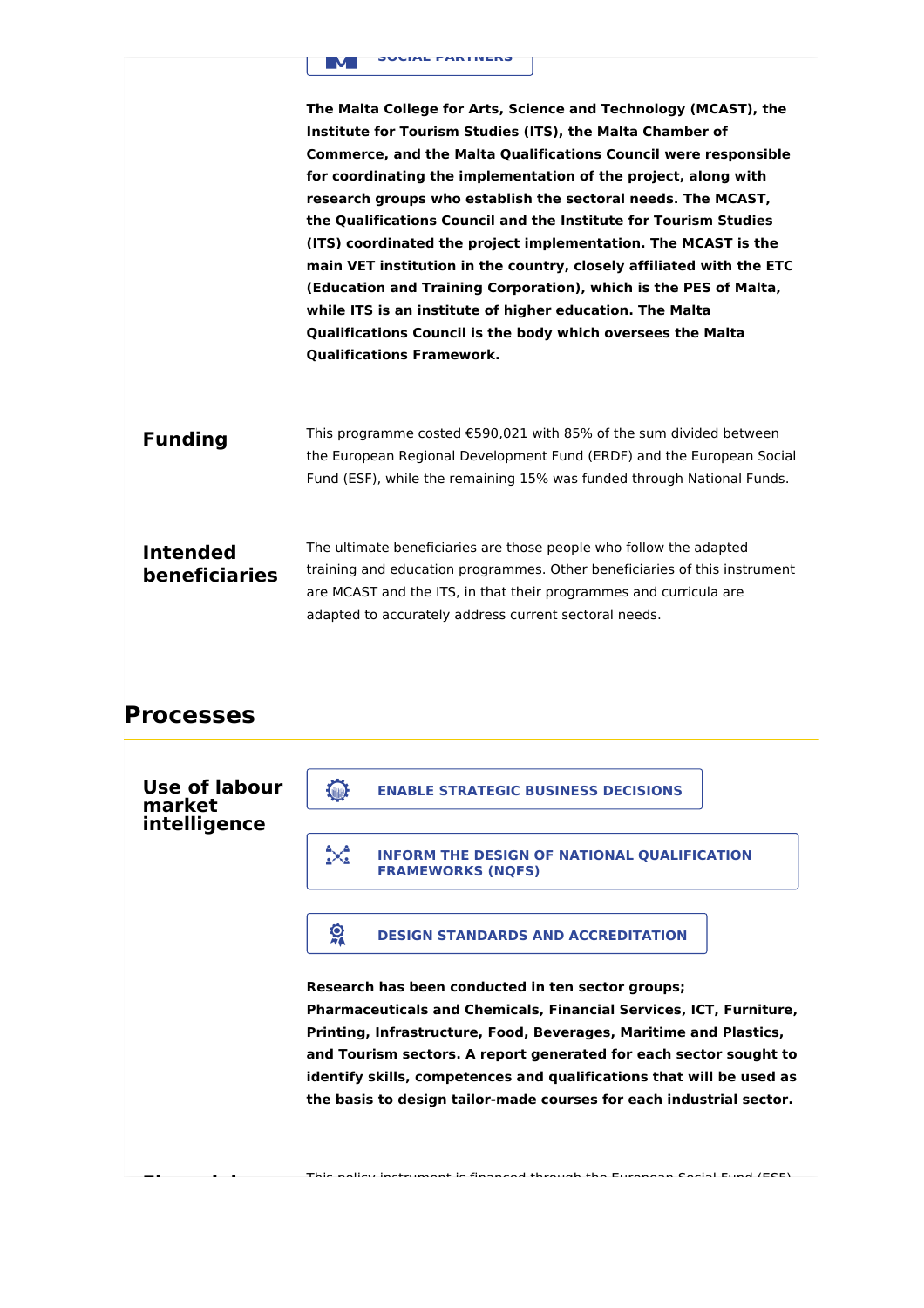| <b>Financial</b><br>schemes    | mis policy instrument is imanced through the European Social Fund (ESF),<br>however the intended beneficiaries of the training did not receive any<br>financial incentives to participate.                                                                                        |
|--------------------------------|-----------------------------------------------------------------------------------------------------------------------------------------------------------------------------------------------------------------------------------------------------------------------------------|
| <b>Frequency of</b><br>updates | Content of the training remained the same throughout the implementation<br>of the instrument.                                                                                                                                                                                     |
| <b>Development</b>             | The approach taken by the responsible agency depended on the research<br>made into finding the ten sector groups. After this step, the courses and<br>training provided were adjusted accordingly.                                                                                |
| <b>Barriers</b>                | There were no serious barriers in the carrying out of this policy instrument.<br>However, one might mention the lack of any incentives, whether financial<br>or otherwise, which might have put some people off from attending the<br>training and enhancing their skills.        |
|                                | Success factors <sup>Some of the factors that have made this instrument a success was the</sup><br>research that took place, which in turn provided industry-specific training,<br>and also the relatively short and free courses that were offered by MCAST<br>in these sectors. |
| <b>Monitoring</b>              | The greatest indicators that were used to measure the success of such an<br>instrument were the number of applicants, whether in their attendance or<br>in their educational success during the training and courses.                                                             |

### **Innovativeness SLIGHTLY INNOVATIVE**

**Identifying skills gaps by collaborating with industries is quite an innovative approach in that this is one of the first skills mismatch identification policies in Malta. While similar measures exist in other countries, the notion of forming research groups to tackle the top 10 sectors experiencing growth appears quite an efficient approach. The collaboration with education and training related organizations is also important to actually use the results. Having these two stages in one programme is also a sound approach, as it guarantees the use of the research group's findings. This is to become a more systematic way of identifying skills mismatches and consequently which skills are needed in which sectors.**

## **Sustainability**